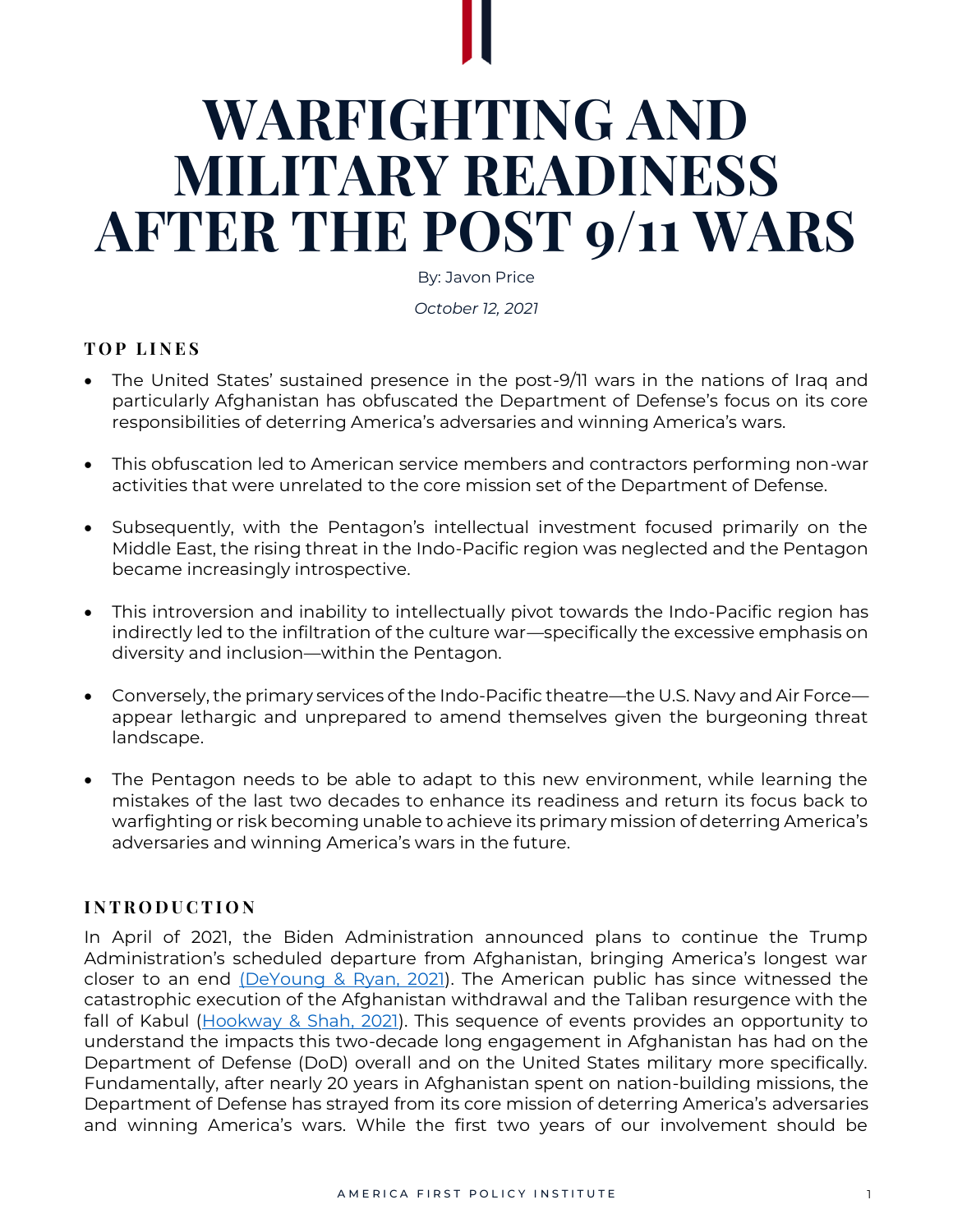considered righteous—as we hunted down the culprits responsible for the 9/11 attacks—the 18 years that followed strayed from the military's core mission. This itself is far from a newfound realization, as many experts within the American national security industry throughout the past decade have criticized the nation-building mission [\(Whitlock, 2019\)](https://www.washingtonpost.com/graphics/2019/investigations/afghanistan-papers/afghanistan-war-nation-building/).

While the analysis provided in this paper should not be considered an attempt to tie all conclusions directly to America's time spent in Afghanistan, it does argue that the sustained U.S. presence in the country without serious reassessment of the mission reflected perhaps a broader inability or unwillingness to consider the military's core mission of warfighting within the context of the threats the United States faces. Although to its credit the Pentagon has recently shifted its military posture towards the Far East in recognition of the threat from China, these changes alone do not signify the kind of institutional and cultural reckoning of the complexity of the threats from China. In its place, the Pentagon is currently grappling with topics far remote from the narrow mission of warfighting – how to deter America's adversaries and winning America's wars. The intellectual pivot required by the Department of Defense to understand and adequately address the complexity of the threats from China will require more than adopting the traditional approach in a different theater. It will require a fundamental rethinking in what the military services are doing today as the threat landscape has metamorphosed to include more unconventional methods of confrontation that will be discussed later in this paper.

The Pentagon's lack of focus on not only the future of warfare, but the basic principle of fighting and winning America's wars has had profound implications for the DoD. Prominently, the U.S. presence in Afghanistan has stymied the DoD's ability to intellectually pivot from the Middle East to the Far East and politicized the most respected institution within the United States [\(Andrews, 2021\)](https://www.usatoday.com/story/money/2019/07/08/military-is-public-institution-americans-trust-most/39663793/).

Deterrence and winning America's wars is, and ought to be, the primary mission of the Department of Defense. Getting the DoD back into the mindset of warfighting is urgently needed if America is to seriously address the increasingly dangerous threats from China.

# **A F G H A N I S T A N A N D T H E M O V E A W A Y F R O M W A R F I G H T I N G**

When the United States originally entered Afghanistan in 2001, it did so sensibly with the narrow focus of hunting down the Al-Qaeda terrorists responsible for the egregious attacks on September 11 and the Taliban who were harboring them [\(Zucchino, 2021\)](https://www.nytimes.com/article/afghanistan-war-us.html). President Bush in an address to Congress in 2001 after 9/11 made this very clear as he stated defiantly:

*"Al-Qaeda has great influence in Afghanistan and supports the Taliban regime in controlling most of that country…[and] by aiding and abetting murder, the Taliban regime is committing murder. [The Taliban] will hand over the [AI-Qaeda] terrorists or they will share in their fate"* [\(Bush, 2001\)](https://www.washingtonpost.com/wp-srv/nation/specials/attacked/transcripts/bushaddress_092001.html).

Al-Qaeda and its notorious chief, Osama bin Laden, proved elusive to U.S. authorities until 2011. The U.S. government was finally able to successfully locate and eliminate bin Laden on May 2, 2011, which—when coupled with the joint effort of America and international partners to degrade Al-Qaeda to a shell of its former self—completed America's original objective within Afghanistan.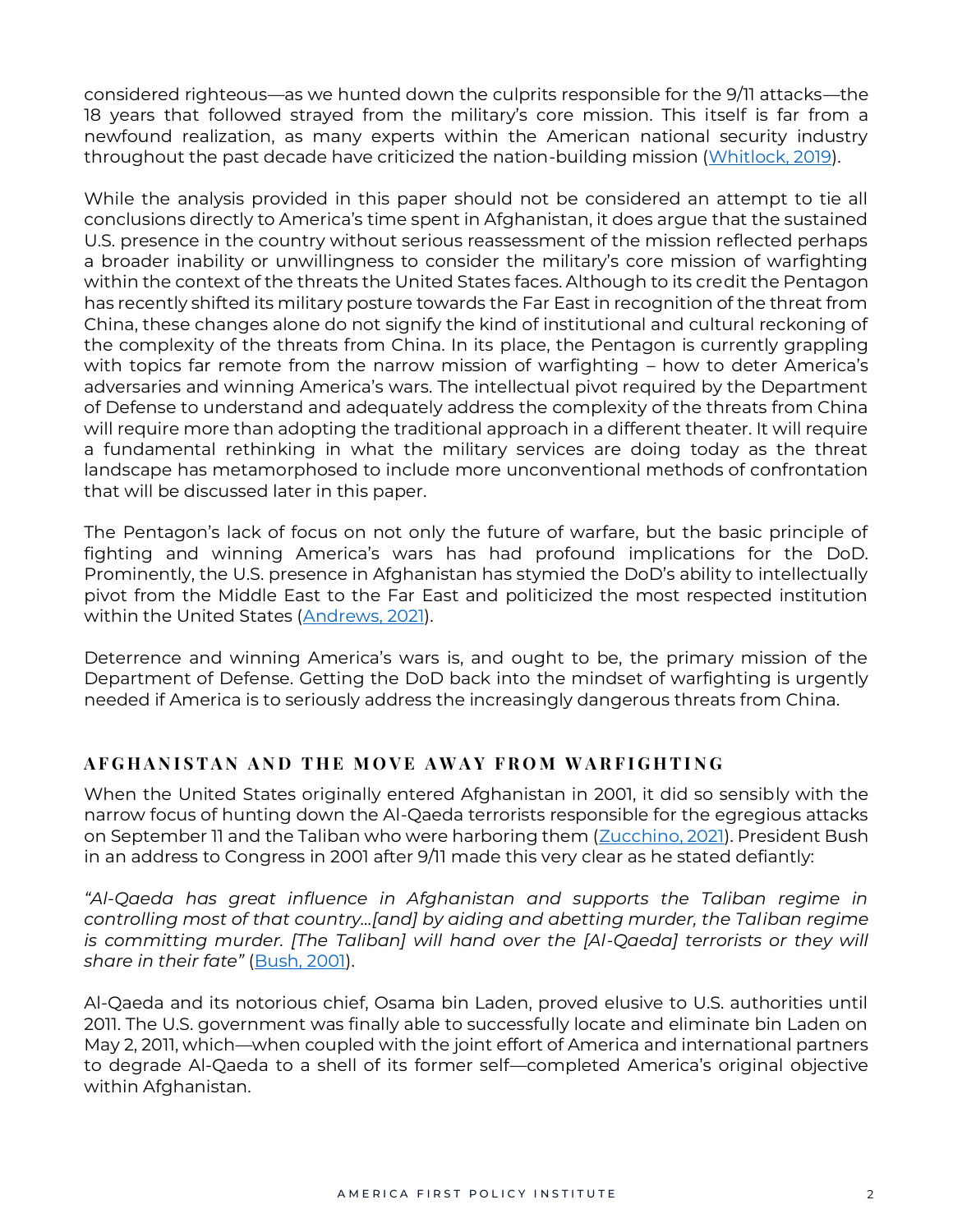However, with Al-Qaeda's base of operations in Afghanistan effectively diminished, senior military leadership—both uniformed and civilian—began to justify a continued presence and intellectual investment in Afghanistan and throughout the Middle East based on the fact that global terrorism remained a significantly more palpable security threat throughout the United States and the West. Due to popular opinion at the time, in combination with sacrifices of American lives and the opinions of many of America's top generals in the region, the United States continued to sustain a presence in the region.

Afghanistan, a tribal nation notoriously resistant to foreign occupations [\(Pillalamarri, 2017\)](https://thediplomat.com/2017/06/why-is-afghanistan-the-graveyard-of-empires/), had experienced a resurfacing of the civil war between the American-backed government and the Taliban since the United States drove the Taliban from power in late 2001. The DoD, rather than turning its focus to the Far East—and specifically towards the ever-growing threat presented by China—decided to remain focused on the intra-Afghanistan conflict and non-combat projects rather than its primary focus on warfighting. This focus was given many names—state building, stabilization operations, and international development to name a few [\(Runde & Savoy, 2017\)](https://www.csis.org/analysis/nation-building-any-other-name)—but the label "nation-building" took hold as the cost in dollars and lives mounted for American warfighters and the finances of the Department of Defense. Some of the projects the United States undertook include a \$6.7 million project to build a women's compound at the Afghan National Police training center in Jalalabad that was never occupied after the Afghan Ministry of Interior placed a moratorium on training women [\(Glenn, 2021\)](https://www.washingtontimes.com/news/2021/mar/1/us-wasted-billions-afghan-construction-projects-ig/). In another example of wasteful spending, the United States Agency for International Development (USAID) paid \$3.1 million for a teacher training facility which remained incomplete four years later [\(Bandow, 2017\)](https://www.forbes.com/sites/dougbandow/2017/03/01/the-nation-building-experiment-that-failed-time-for-u-s-to-leave-afghanistan/?sh=18fb79c065b2). USAID also spent nearly \$2.2 billion on critical infrastructure throughout the country, like roads and highways, and it was estimated in 2017 that nearly 85% of them are "in poor shape" and "the majority cannot be used year round" ([Bandow, 2017\)](https://www.forbes.com/sites/dougbandow/2017/03/01/the-nation-building-experiment-that-failed-time-for-u-s-to-leave-afghanistan/?sh=18fb79c065b2).

These failures across the country culminated in a report by the Office of the Special Inspector General for Afghanistan Reconstruction (SIGAR)—created in 2008 to investigate reports of fraud and excessive spending in Afghanistan—in 2018 when it reported the following conclusions regarding U.S. operations in the country:

*"The U.S. government greatly overestimated its ability to build and reform government institutions in Afghanistan as part of its stabilization strategy…[and] the large sums of stabilization dollars the United States devoted to Afghanistan in search of quick gains often exacerbated conflicts, enabled corruption, and bolstered support for insurgents"* [\(SIGAR,](https://www.sigar.mil/pdf/lessonslearned/SIGAR-18-48-LL.pdf)  [2018\)](https://www.sigar.mil/pdf/lessonslearned/SIGAR-18-48-LL.pdf).

Almost three years since such conclusions, the United States under the Trump Administration began to finally reduce its presence in Afghanistan and start laying the foundation for a responsible, conditions-based end to America's presence in the country. All the while, the United States has used service members and contractors to conduct most of the country's nation-building operations. Under the banner of Overseas Contingency Operations (OCO), the DoD took the lead on reconstruction efforts—therefore, devoting significant financial resources and intellectual attention—in Afghanistan. What began as a righteous mission to eliminate terrorists responsible for the 9/11 attacks shifted to more mundane nation-building projects at the expense of hardworking taxpayers and the labor of America's men and women in uniform.

For example, since the terrorist attacks of 9/11, Congress has appropriated \$2 trillion in discretionary budget authority designated as OCO funding for non-war activities—a moniker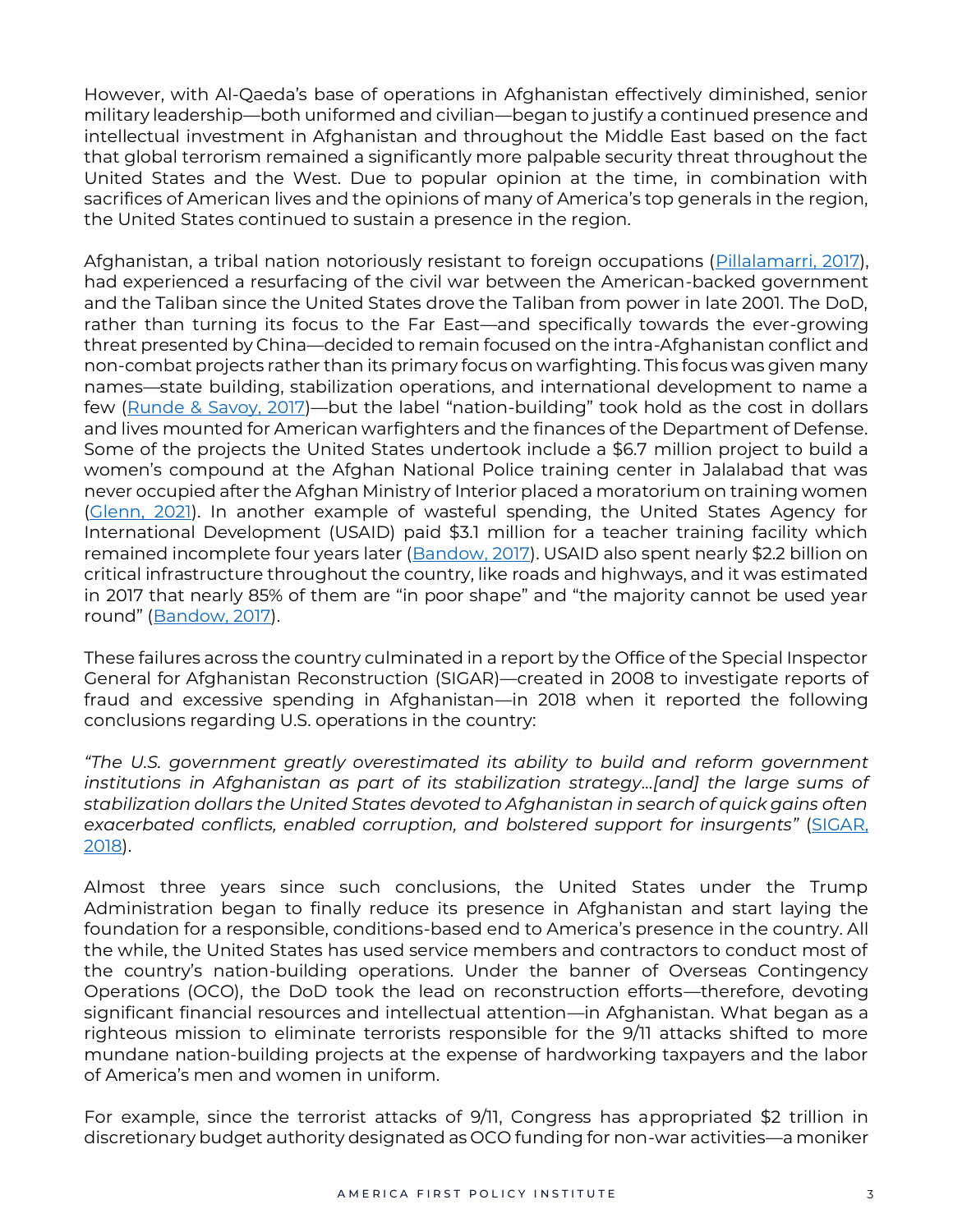for nation-building—and approximately 15% of that was directed towards carrying out U.S. operations in Afghanistan and Iraq [\(McGarry & Morgenstern, 2019\)](https://fas.org/sgp/crs/natsec/R44519.pdf). In addition, a gargantuan total of about \$300 billion in taxpayer dollars was allocated to the Pentagon and invested in places like Afghanistan for an explicit purpose of conducting non-war activities. Beyond dollars spent in the Middle East, the wars in Afghanistan and Iraq exposed how the Pentagon has seemingly assumed a sizable quantity of "secondary" and "peripheral" missions unrelated to the traditional warfighting functions of command and control, information, intelligence, fires, movement and maneuver, protection, and sustainment [\(Joint Chiefs of](https://www.jcs.mil/Portals/36/Documents/Doctrine/pubs/jp3_0ch1.pdf)  [Staff, 2018, pp. III-1-47\)](https://www.jcs.mil/Portals/36/Documents/Doctrine/pubs/jp3_0ch1.pdf)—ergo diverting resources from the military's overall readiness and top priorities [\(Eaglen, 2019\)](https://warontherocks.com/2019/10/just-say-no-the-pentagon-needs-to-drop-the-distractions-and-move-great-power-competition-beyond-lip-service/). These secondary and peripheral activities range from the U.S. Navy resuming counter-drug operations in the Western hemisphere to the deployment of soldiers for supportive services to the Southern border [\(Eaglen, 2019\)](https://warontherocks.com/2019/10/just-say-no-the-pentagon-needs-to-drop-the-distractions-and-move-great-power-competition-beyond-lip-service/). While these are more direct consequences from the post-9/11 wars, there were greater implications for the U.S. military beyond wasteful spending and inappropriate allocation of resources.

While the Pentagon continued to request increases for its OCO repository and dedicate tremendous resources to reconstruction operations, senior and highly invested military leadership became akin to political operatives, the military became engulfed in American culture wars, and China continued its rise. Put simply, America's military leadership was distracted.

#### **A N I N A B I L I T Y T O I N T E L L E C T U A L L Y P I V O T T O T H E I N D O - P A C I F I C**

With an undue focus on Afghanistan—due to flawed recommendations from senior military leadership—civilian authorities' ability to pivot the current intellectual concentration away from the Middle East and towards the Indo-Pacific did not occur [\(Kellogg, 2021\)](https://www.newsweek.com/lesson-afghanistan-our-military-must-remain-focused-its-mission-opinion-1619858). Senator Josh Hawley (R-MO), a member of the Senate Armed Services Committee, noted the same point when he remarked:

*"While American policymakers have embroiled this nation in multiple [Middle East] wars, China has steadily built its strength, its economy, and its military—all at American expense...we can begin [preventing a conflict while securing American prosperity and safety] by bringing a close to the "forever wars" in other theaters and redirecting our military's attention to the Asia-Pacific"* [\(Hawley, 2019\)](https://www.wsj.com/articles/end-forever-wars-and-face-chinas-threat-11574634656).

The Pentagon's recent budget proposal and a recent report commissioned by members of Congress illustrate this worrying predicament [\(Schmidle & Montgomery, 2021\)](https://www.cotton.senate.gov/imo/media/doc/navy_report.pdf). However, before visiting the DoD's proposed budget, it is important to discuss what a pivot towards the Indo-Pacific would look like.

The Pentagon has already taken a variety of actions, particularly the redeployment of troops towards the Indo-Pacific. Going forward, U.S. military installations in Hawaii, Guam, Alaska, Japan, and Australia could all serve as likely candidates to receive a greater share of personnel from the Middle East ([Ratcliffe & O'Brien, 202](https://foreignpolicy.com/2021/08/18/afghanistan-withdrawal-biden-indo-pacific-military-china-us-allies-credibility/)1). However, while personnel allocations represent a more visible and literal step in pivoting towards the Indo-Pacific, there are several options that the United States could take to reinforce America's commitment in the region, ranging from expediting Taiwanese purchases of U.S. military equipment, to maintaining embassies across the sparsely populated but collectively strategically significant Pacific nations like Tonga and Kiribati, to increasing the United States' presence on Antarctica—given the Chinese have begun to expand their presence on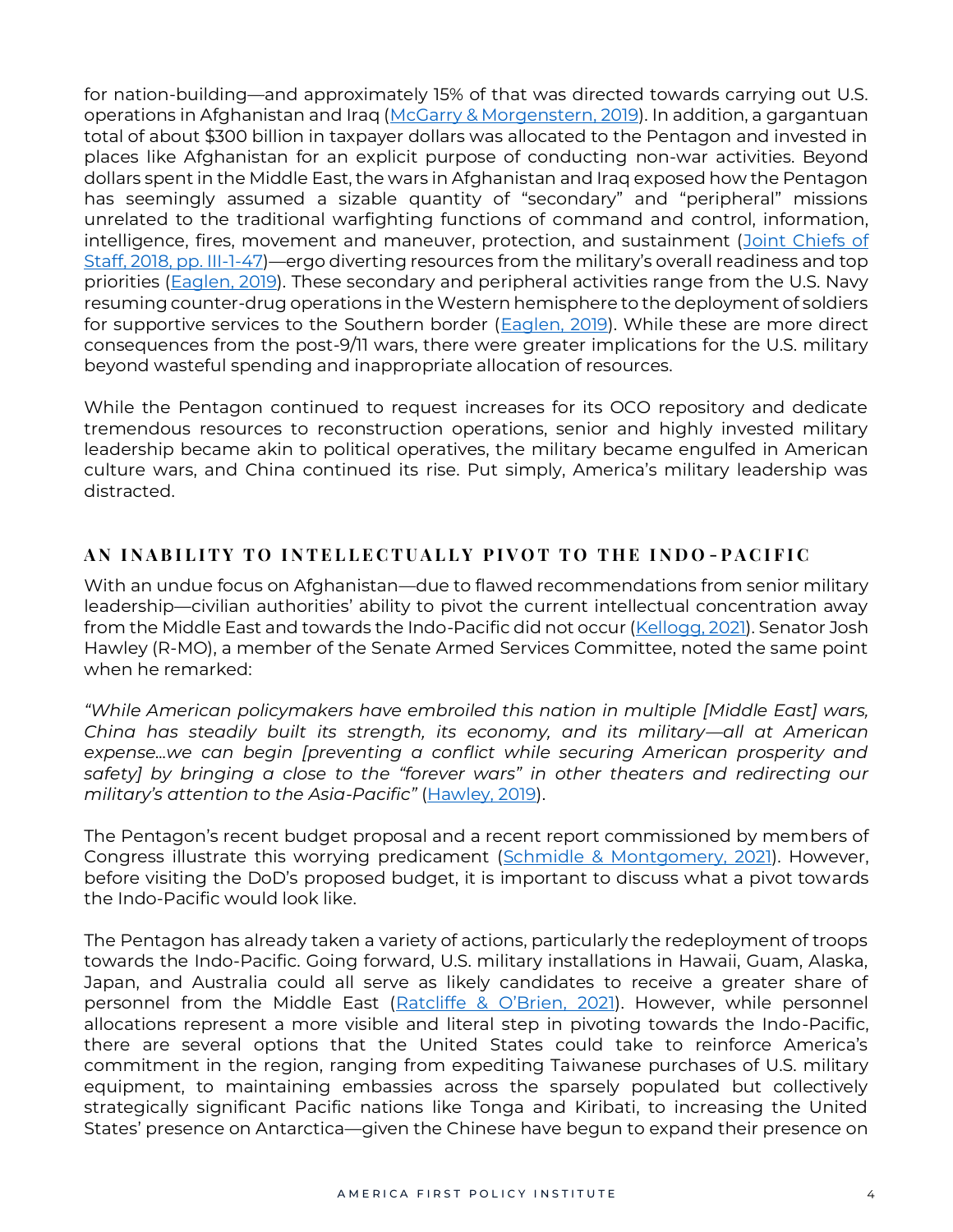the continent bracketing the Indo-Pacific ([Ratcliffe & O'Brien, 2021](https://foreignpolicy.com/2021/08/18/afghanistan-withdrawal-biden-indo-pacific-military-china-us-allies-credibility/)). Steps like these would require redirecting relatively small sums of money within the DoD and would not only boost U.S. credibility to a greater capacity, but—when considered altogether—would clearly show the prioritization of the Indo-Pacific region to our foes and allies alike in the Indo-Pacific ([Ratcliffe & O'Brien. 2021](https://foreignpolicy.com/2021/08/18/afghanistan-withdrawal-biden-indo-pacific-military-china-us-allies-credibility/)).

Not only has the United States failed to take many concrete steps towards a true intellectual pivot towards the Indo-Pacific, but the Pentagon's budget priorities also suggest the current administration does not consider it priority. For example, with the release of the Biden administration's budget for the DoD for fiscal year (FY) 2022, senior officials in the current administration have called the Pentagon's request the "largest ever" for research, development, testing, and evaluation funding—while significantly cutting the procurement budget [\(Gould, 2021\)](https://www.defensenews.com/congress/2021/05/28/eyeing-china-biden-defense-budget-boosts-research-and-cuts-procurement/). While it is true that a strong emphasis on research will indeed be needed to properly address the challenges presented by an increasingly provocative China, the current administration has presented a false dichotomy between research and procurement budgets. If China is truly the greatest threat facing the United States—and the Indo-Pacific continues to grow in importance—why must the U.S. Navy choose between a carrier, submarine, or destroyer [\(Eckstein, 2021\)](https://www.defensenews.com/naval/2021/06/08/memo-navy-will-have-to-pick-between-its-future-destroyer-fighter-and-sub-in-fiscal-2023-planning/)? However, the misalignment between U.S. national security challenges and its budgetary priorities do not end there.

The FY22 budget request for the Pentagon totals at \$715 billion—which, when accounting for inflation, marks a reduction from the previous year's budget. Within this budget cut there exists a substantial decrease in the Pentagon's procurement budget—the purchasing accounts used to buy new equipment—of approximately \$8 billion, or 6% [\(Gould, 2021\)](https://www.defensenews.com/congress/2021/05/28/eyeing-china-biden-defense-budget-boosts-research-and-cuts-procurement/). In addition to the choice of ships facing the U.S. Navy, the current budget request chooses to prioritize near-term readiness by investing in ship and aircraft maintenance, rather than building the fleet—while simultaneously calling for \$5.1 billion to spend on a "Pacific Deterrence Initiative" ([Tomlinson & Griffin, 2021\)](https://www.foxnews.com/us/biden-defense-budget-warships-china). Outside of budgetary analysis, according to the Government Accountability Office, between 2015 and 2019 only 25% of the U.S. Navy's ships made it out of the maintenance on time [\(Larter, 2020\)](https://www.defensenews.com/naval/2020/09/19/is-the-us-navy-winning-the-war-on-maintenance/). While this trend is slowly beginning to change, it will be difficult for the U.S. Navy to maintain a fleet with well below even 50% of ships sticking to scheduled maintenance time [\(Larter, 2020\)](https://www.defensenews.com/naval/2020/09/19/is-the-us-navy-winning-the-war-on-maintenance/). This choice, to prioritize near-term readiness rather than expansion, is as unnecessary as it is problematic. There is no need to create a trade-off between an investment in maintenance and the expansion of our military, as both are needed to deter America's adversaries and win America's wars.

There is little doubt that the U.S. Navy, alongside the U.S. Air Force, will be the primary services if the United States is looking to deter future Chinese aggression and protect U.S. interests in the Indo-Pacific. Yet, given the budget proposed by the Pentagon—and a recent acknowledgement by the DoD that China now boasts the world's largest Navy (Department [of Defense, 2020\)](https://media.defense.gov/2020/Sep/01/2002488689/-1/-1/1/2020-DOD-CHINA-MILITARY-POWER-REPORT-FINAL.PDF)—it is clear that the current rhetoric does not match its budget priorities. This disconnect is further proof that the DoD has not made the intellectual pivot necessary to address the growing concern in the Far East. From hypersonic missiles to world's largest Navy, China continues to outpace the United States [\(Department of Defense, 2020\)](https://media.defense.gov/2020/Sep/01/2002488689/-1/-1/1/2020-DOD-CHINA-MILITARY-POWER-REPORT-FINAL.PDF). The DoD's problems are also related to structural deficiencies that plague each service.

A recently released report commissioned by Senator Tom Cotton and Congressmen Jim Banks, Dan Crenshaw, and Mike Gallagher detail a host of challenges confronting the U.S. Navy's surface fleet ([Schmidle & Montgomery, 2021\)](https://www.cotton.senate.gov/imo/media/doc/navy_report.pdf). Three of the problems constitute some of the most disturbing issues facing the service—namely, an insufficient focus on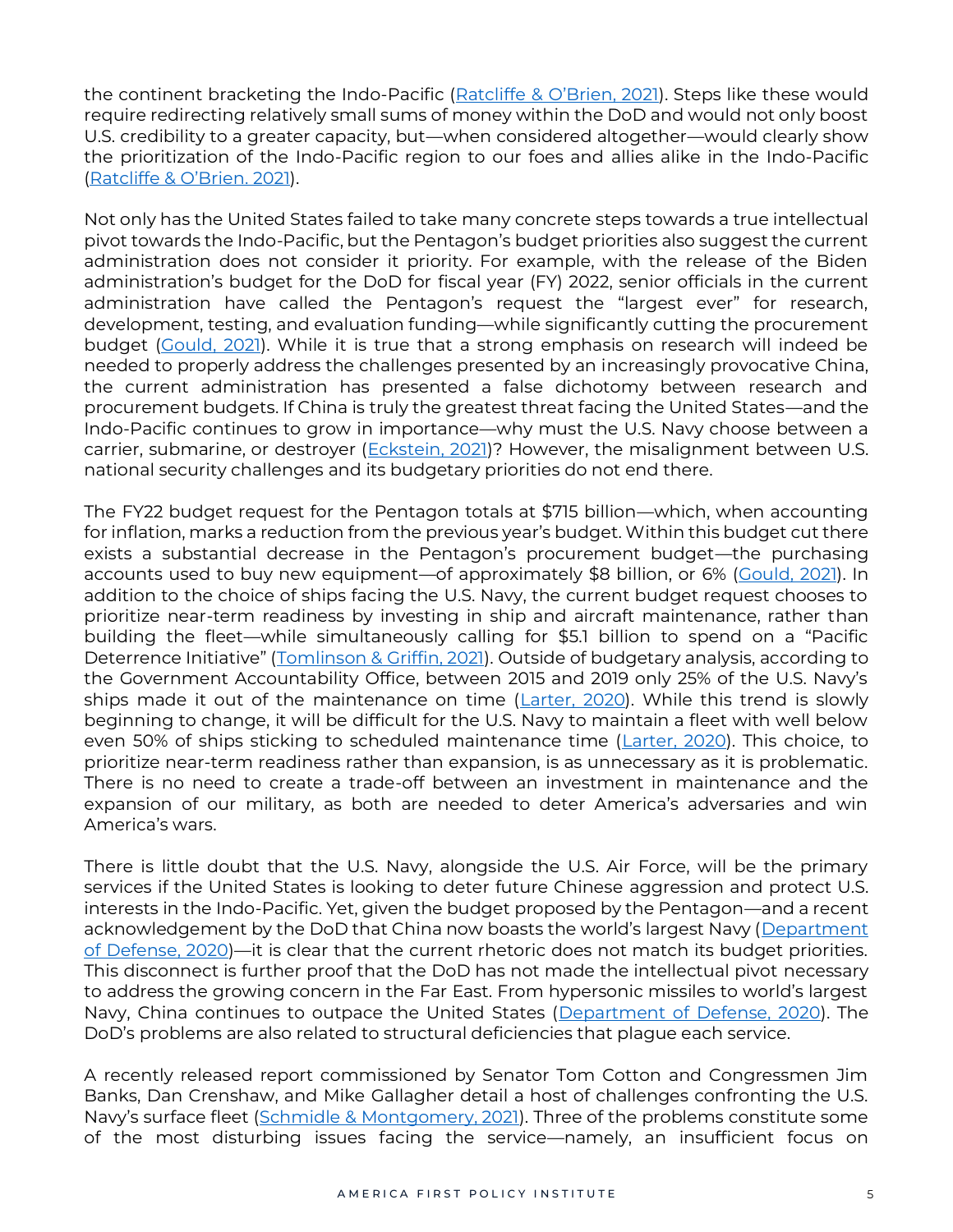warfighting, under-investment in surface warfare officer training, and a poorly resourced and executed ship maintenance program.

With respect to an insufficient focus on warfighting, the report found that rather than seeking and sinking enemy fleets, the surface fleet found a host of "bureaucratic excess, rewards for administrative functions… [and a] surface warfare community…[that has] lost its fighting edge" [\(Schmidle & Montgomery, 2021\)](https://www.cotton.senate.gov/imo/media/doc/navy_report.pdf). When examining the under-investment in the surface warfare officer training, respondents in the report noted a focus on being a "landattack" community rather than being a "ship-handling community," denoting that the Navy has prioritized its support functions for land operations over its primary responsibility to maintain freedom on the high seas [\(Schmidle & Montgomery, 2021\)](https://www.cotton.senate.gov/imo/media/doc/navy_report.pdf). This has, in return, led to poorly resourced and executed surface ship maintenance. Ships frequently experienced cancellations, delays, and drastically reduced maintenance availability of ships that are supposed to serve as a recognition of America's power across the globe.

However, the U.S. Navy is not the only branch subject to structural deficiencies, as the U.S. Air Force—the other significant service as the United States looks to prioritize in the Indo-Pacific—is also under scrutiny. Like the U.S. Navy, the Department of the Air Force requested a higher budget for research, development, testing, and evaluation earlier this year while subsequently cutting its procurement budget by nearly \$4 billion [\(Insinna, 2021\)](https://www.defensenews.com/congress/budget/2021/05/28/us-air-force-to-mothball-dozens-of-a-10s-f-15s-and-f-16s-in-fy22-budget/). This cut will require hundreds of aircraft to be forced out of commission like the A-10 Warthog, a dominant air and ground support aircraft, and two refueling tankers [\(Insinna, 2021\)](https://www.defensenews.com/congress/budget/2021/05/28/us-air-force-to-mothball-dozens-of-a-10s-f-15s-and-f-16s-in-fy22-budget/).

Outside of budgetary shortfalls, the U.S. Air Force has failed to produce a next generation fighter to reduce the burden often placed on old, fourth generation fighters like the F-15 Eagle and F-16 Fighting Falcon. It attempted to do so with the introduction of the Lockheed Martin F-35 Lighting. However, that aircraft faces an extensive array of concerns. For example, the F-35 fighter had an egregious 111 category 1 deficiencies when it was first introduced to the wider Air Force [\(Pickrell, 2019\)](https://www.businessinsider.com/f-35-still-struggling-with-more-than-dozen-big-problems-2019-6). A category 1 deficiency is the most severe classification and is defined as a shortcoming that could cause death, severe injury, or illness to the pilot, and could cause loss or damage to the aircraft or its equipment, critically restrict the operator's ability to be ready for combat, prevent the jet from performing well enough to accomplish primary or secondary missions, result in a work stoppage at the production line, or block mission-critical test points [\(Mehta, Insinna, & Larter, 2020\)](https://www.defensenews.com/smr/hidden-troubles-f35/2020/04/24/five-f-35-issues-have-been-downgraded-but-they-remain-unsolved/). The entire F-35 program—which in fairness has spanned several administrations—has been such an abject failure that the Chief of Staff of the U.S. Air Force admitted so himself earlier this year (Axe. [2021\)](https://www.forbes.com/sites/davidaxe/2021/02/23/the-us-air-force-just-admitted-the-f-35-stealth-fighter-has-failed/?sh=1b2a6dae1b16). Moreover, like with the U.S. Navy in comparison to its Chinese counterpart, the U.S. Air Force seems aloof and unprepared to challenge the Chinese Air Force. For example, the Chinese Air Force has introduced new drones, a functional fifth generation fighter, and their deployment of Russian-produced S-400 and S-500 air defenses [\(Osborn, 2020\)](https://www.foxnews.com/tech/pentagon-chinese-air-force-fast-becoming-massive-threat).

The report's damning observations ([Schmidle & Montgomery, 2021\)](https://www.cotton.senate.gov/imo/media/doc/navy_report.pdf) of the U.S. Navy alongside the problems facing the U.S. Air Force could be considered a result of a peacetime force, but if both services are rendered unable to address significant deficiencies within their respective branches, how can they be expected deter adversaries abroad? This predicament for the Navy and Air Force is especially puzzling given that the current administration seemingly has continued the same rhetoric as its predecessor on China, indicating that their policy choices would reflect their concern. Budget constraints and procurement pitfalls are damaging components that hurt the military's readiness and its ability to fight America's wars, especially when paired with the slew of flawed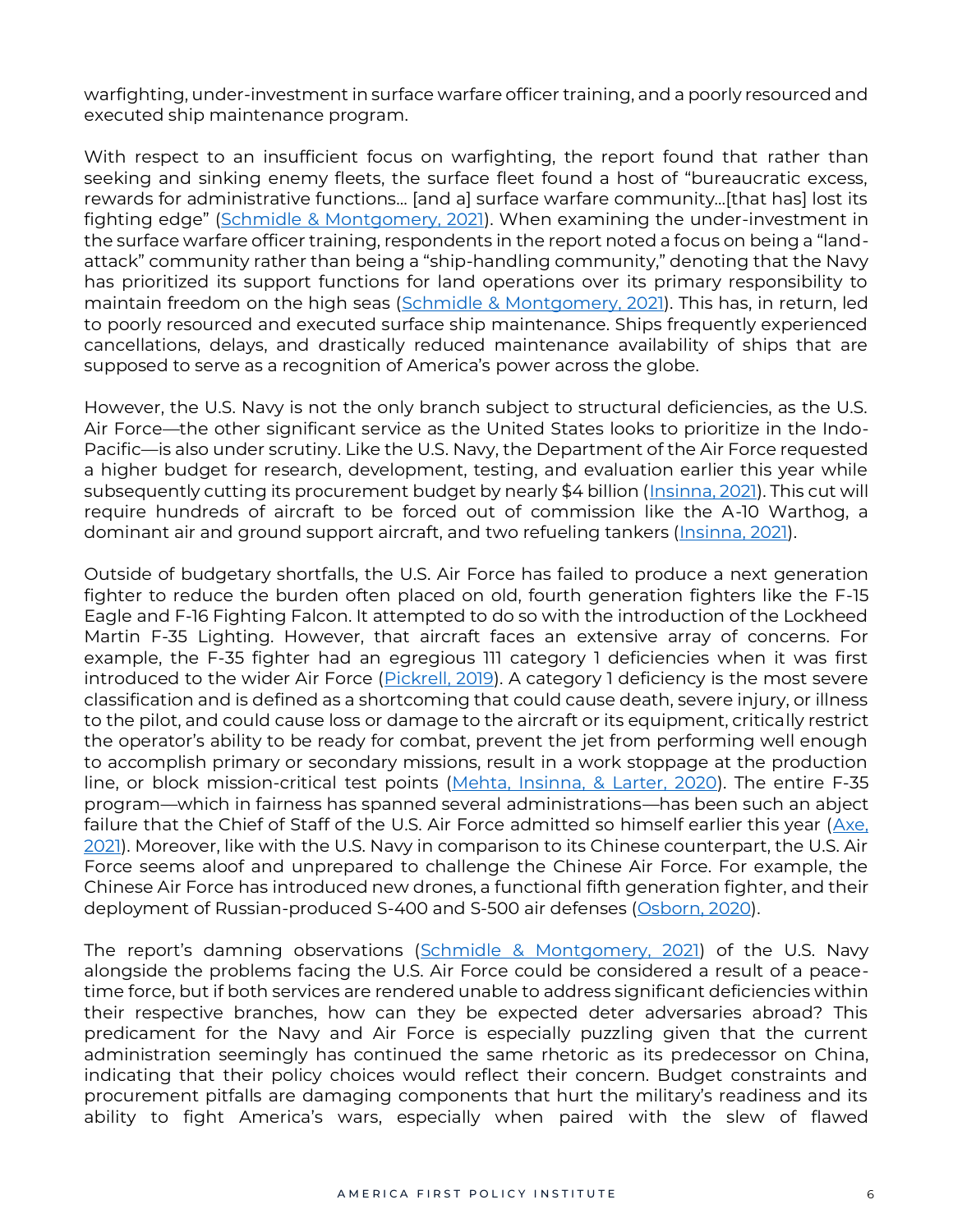recommendations from military leadership during the post-9/11 wars and a failure to intellectually pivot towards the Indo-Pacific.

Beyond structural and intellectual deficiencies, there is also evidence to suggest the U.S. military is now increasingly subject to a cultural crisis as well. With the arrival of the latest culture war in America—often denoted as "wokeism"—the armed forces seem to be at an inflection point in their over two-century-long history.

#### **C U L T U R E W A R S O V E R W A R F I G H T I N G**

Culture wars throughout the United States have seemingly found their new target for change in the American military and, perplexingly, senior military leadership has appeared to oblige. Rather than focusing on deterring adversaries and winning America's wars, the U.S. military has been bogged down over discussions surrounding diversity and inclusion [\(Losey, 2021\)](https://www.military.com/daily-news/2021/06/02/woke-criticism-grows-pentagon-says-no-apologies-diversity-programs.html). This is not to suggest that the U.S. military should not be a diverse and inclusive force. A distinct characteristic of the American military is that it looks like the population it is sworn to defend. However, with the rise of "wokeism" throughout the United States, it seems that military leaders have forgotten the Pentagon's primary role of warfighting.

Throughout the DoD, programs surrounding diversity and inclusion have made their way into the force, while other core competencies have faded to the background. Testimony from a Navy lieutenant recorded in the aforementioned report stated quite concerningly that "sometimes I think we care more about where we have enough diversity officers than if we'll survive a fight with the Chinese Navy. It's criminal. They think my only value is as a black woman…but you cut our ship open with a missile and we'll bleed the same color" [\(Schmidle](https://www.cotton.senate.gov/imo/media/doc/navy_report.pdf)  [& Montgomery, 2021\)](https://www.cotton.senate.gov/imo/media/doc/navy_report.pdf). Similar concerns were expressed throughout the report, including one from a retired officer who noted that "I guarantee you every unit in the Navy is up to speed on their diversity training, I'm sorry that I can't say the same of their ship handling training" [\(Schmidle & Montgomery, 2021\)](https://www.cotton.senate.gov/imo/media/doc/navy_report.pdf). These sentiments have been expressed across other services as well and fundamentally point to the concern that the U.S. military is focused more on appearances than capabilities [\(Pawlyk, 2021\)](https://www.military.com/daily-news/2021/05/15/space-force-co-who-got-holiday-call-trump-fired-over-comments-decrying-marxism-military.html).

While a diverse and inclusive military is important to health and the esprit de corps, a dangerous fixation on diversity and inclusion can also harm the military's readiness and warfighting ability [\(Jackson, 2021\)](https://www.wsj.com/articles/military-officers-affirmative-action-identity-politics-diversity-and-inclusion-national-security-11629402318?mod=opinion_lead_pos10). And there is no quicker way to undercut the morale of the brave men and women who wear the uniform than mission failure. When questioning whether the U.S. military's current training, investments, and intellectual faculties are focused on warfighting and future conflicts, it is abundantly clear the answer is no. The concerns of America's men and women in uniform are more than mere isolated incidents, with the military's top uniformed official focusing on "white rage" and a commission on January 6<sup>th</sup> [\(Horton, 2021\)](https://www.washingtonpost.com/powerpost/republicans-joint-chiefs-chairman-critical-race-theory-congress/2021/06/23/84654c34-d451-11eb-9f29-e9e6c9e843c6_story.html). Yet there is no such commission on the disastrous withdrawal of Afghanistan.

Some politicians are prone to utilizing culture wars for political purposes. However, the purpose of the military is to be an institution focused on warfighting. Engagement in petty culture war squabbles with politicians or responses to a major television host [\(Madani, 2021\)](https://www.nbcnews.com/politics/politics-news/tucker-carlson-slammed-military-leaders-mocking-pregnant-service-members-n1260726) about how the military conducts itself is beneath such an institution and degrading to its history. All members of the United States armed forces swear an oath to protect and defend the Constitution against all enemies foreign and domestic. However, the balance has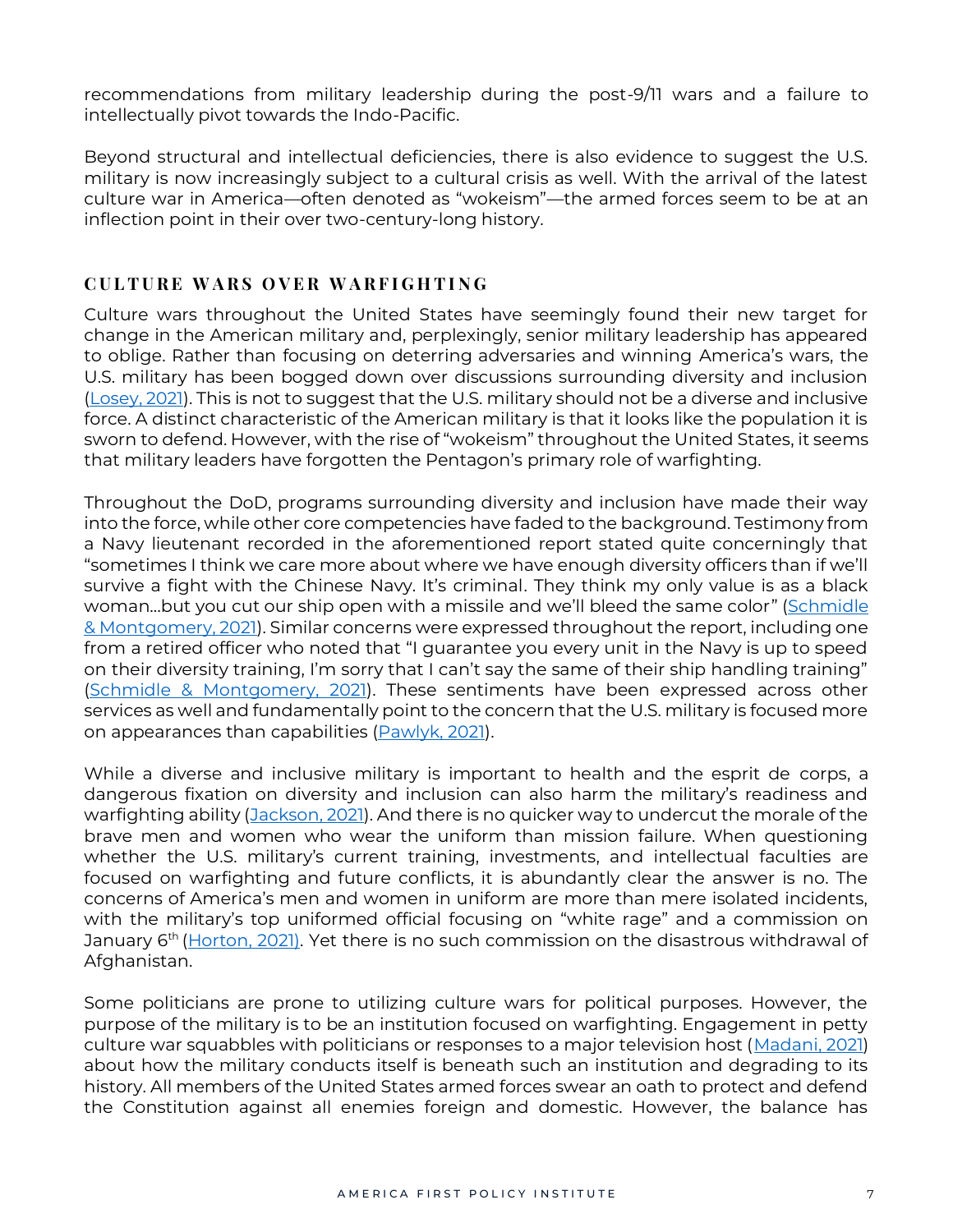seemingly tipped in favor of the latter rather than the former, defining domestic enemies as anyone who is adversarial to the "woke" worldview.

There are steps the military could take that would convey at least some semblance of concern with the growing threat in the Pacific. While some measures have been taken—for example, as of June 2021, the Pentagon has finally announced that it will restructure professional military education (PME) to prioritize China [\(Myers, 2021\)](https://www.militarytimes.com/news/your-military/2021/06/09/professional-military-education-is-getting-a-china-focused-upgrade/)—most of the military's actions indicate a preference for addressing events at home rather than abroad [\(Lamothe,](https://www.washingtonpost.com/national-security/military-coronavirus-response-extremism/2021/02/05/88aa7708-67d0-11eb-bf81-c618c88ed605_story.html)  [2021\)](https://www.washingtonpost.com/national-security/military-coronavirus-response-extremism/2021/02/05/88aa7708-67d0-11eb-bf81-c618c88ed605_story.html). The Pentagon has made diversity in top ranks a military readiness issue [\(Widener, 2021\)](https://americanmilitarynews.com/2021/05/biden-secdef-austin-racial-diversity-in-top-ranks-is-urgent-military-readiness-issue/) and there are countless events hosted by the DoD on diversity and inclusion, yet the Pentagon's withdrawal from Afghanistan has been compared to the likes of the Fall of Saigon [\(Simon, 2021\)](https://www.npr.org/2021/08/21/1029958787/kabul-saigon-paralells) and the Iran Hostage Crisis [\(McGurn, 2021](https://www.wsj.com/articles/biden-carter-weakness-saigon-afghanistan-withdrawal-iran-hostage-crisis-china-russia-11629141802)). Deterring America's adversaries and winning America's wars has seemingly become a secondary concern of the military.

Attention that ought to be turned outward has become introspective in nature and subsequently serves as a distraction from the profession of arms. This paradigm has left the United States increasingly unable to confront future challenges and conflicts.

## **THE FUTURE OF CONFLICT**

Although the terrorism issue is bound to reemerge in light of how the United States withdrew from Afghanistan, the U.S. military must remain focused on the strategic shift to both understand and face the complex range of threats from China. Paired with the devastating COVID-19 pandemic, a recent barrage of cyber-attacks, and the growing threat in the Far East, it is clear the United States is lagging in its adjustment to the emerging threat landscape. However, it is important to analyze what comprises this threat landscape to help shift from a known point and meet these diverse set of challenges.

Most pressingly, there is the growing threat emanating from China in the Far East, which is related not just to current capabilities but also current intentions and future capabilities. Discussions concerning China's military prowess are often subject to hyperbole from commentators and analysts across the national security spectrum, as it is doubtful they have the necessary manpower or resources to serve as an offensive actor against the United States [\(Hartung, 2021\)](https://www.forbes.com/sites/williamhartung/2021/06/22/exaggerating-challenge-from-china-threatens-us-security/?sh=2060236c5d19). The Chinese Navy, while larger than that of the United States, still pales in quality. However, this should not be an incentive to ignore the growing threat they remain for the United States with their international recognition as the world's leader in development in hypersonic missiles [\(Yeo, Pittaway, Martin, Raghuvanshi, & Ansari, 2021\)](https://www.defensenews.com/global/asia-pacific/2021/03/15/hypersonic-and-directed-energy-weapons-who-has-them-and-whos-winning-the-race-in-the-asia-pacific/). The Chinese, realizing their limited capability to deter their adversaries outside of hypersonic missiles, have relied mainly on the economic tools to spread their influence around the world.

The Belt and Road Initiative (BRI) has risen as China's primary means for global influence. This massive infrastructure project—reminiscent of the ancient Silk Road—would consist of a vast network of railways, energy pipelines, highways, and shipping routes from the east coast of China to as far West as the Netherlands and as far south as Nairobi, Kenya ( $Kuo &$ [Kommenda, 2018\)](https://www.theguardian.com/cities/ng-interactive/2018/jul/30/what-china-belt-road-initiative-silk-road-explainer). China, using its predatory economic policies, has been notably successful in executing its blueprint for world prominence. Conversely, policymakers in the United States continue to debate whether the nation ought to maintain a sizable presence in the Middle East [\(Pompilio & Fisher, 2021\)](https://www.washingtonpost.com/politics/us-attitudes-afghanistan-withdrawal/2021/08/21/62e6aa74-0103-11ec-ba7e-2cf966e88e93_story.html)—even after the withdrawal—and Pentagon officials see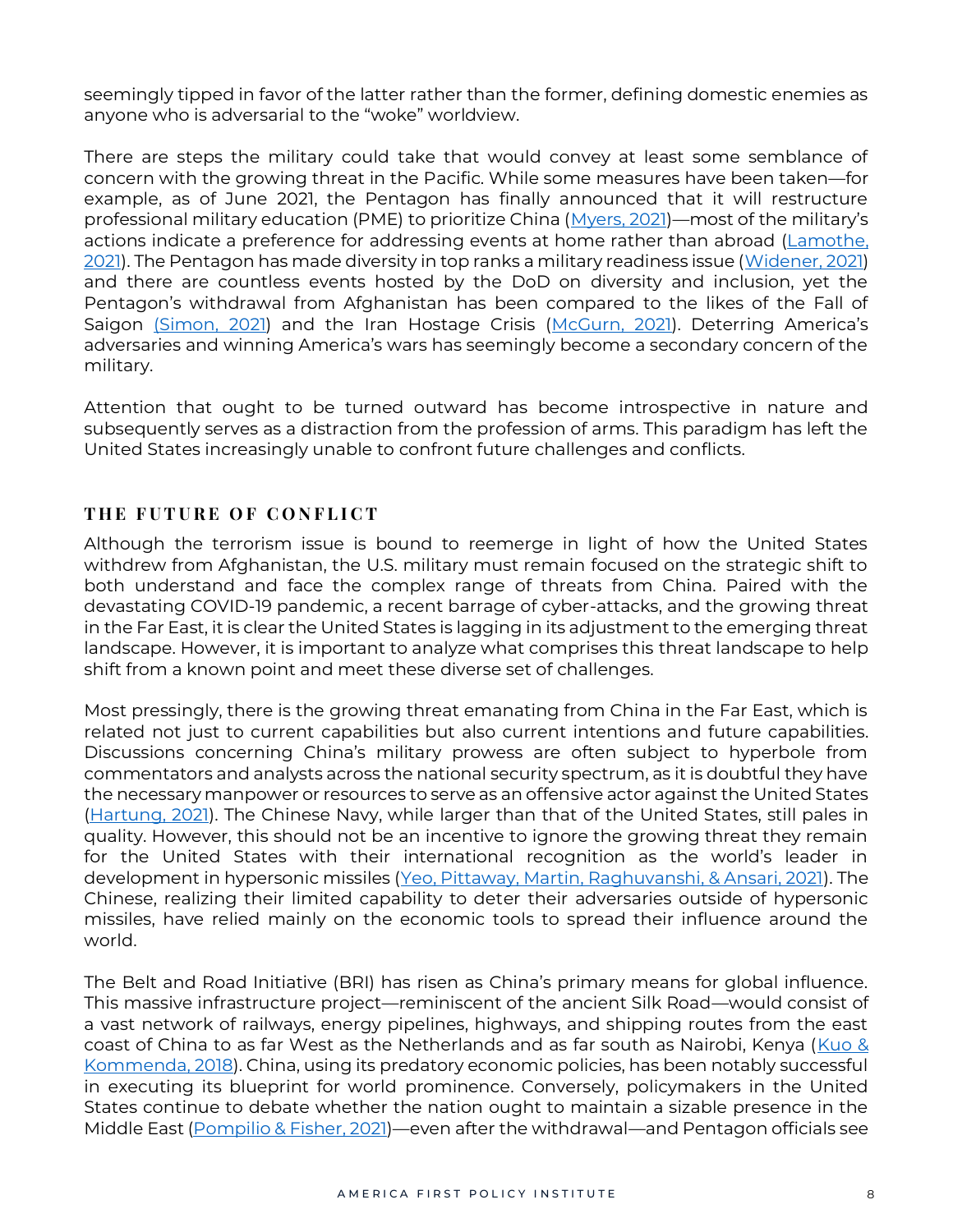it best to cut the procurement budget of both of the military's premier forces for an Indo-Pacific conflict.

Additionally, with the start of the current administration, there has been an increase in cyber-attacks facing the United States [\(Myre, 2021\)](https://www.npr.org/2021/06/04/1003262750/as-cyber-attacks-surge-biden-seeks-to-mount-a-better-defense). Malign actors operating within Russia-most likely with the consent of Vladimir Putin [\(Myre, 2021\)](https://www.npr.org/2021/06/04/1003262750/as-cyber-attacks-surge-biden-seeks-to-mount-a-better-defense)—have exposed serious flaws in protecting cyber infrastructure. For example, since the start of the Biden Administration, the United States has been hit with major cyber-attacks targeting critical infrastructure [\(Jefferey](https://www.pbs.org/newshour/nation/why-ransomware-attacks-are-on-the-rise-and-what-can-be-done-to-stop-them)  [& Ramachandran, 2021\)](https://www.pbs.org/newshour/nation/why-ransomware-attacks-are-on-the-rise-and-what-can-be-done-to-stop-them). In May of 2021, the Colonial Pipeline—the largest petroleum pipeline in the continental United States—was attacked by a criminal hacker group apparently operating out of Russia [\(Turton & Mehrotra, 2021\)](https://www.bloomberg.com/news/articles/2021-06-04/hackers-breached-colonial-pipeline-using-compromised-password). It was the largest cyberattack on an American energy system in U.S. history and resulted in enormously high prices in states along the East Coast. Senior administration officials seemed to have no answer to address the threat beyond paying the ransom [\(Holland & Bose, 2021\)](https://www.reuters.com/business/energy/us-probing-colonial-hackers-determine-if-they-have-ties-russia-2021-05-10/).

Shortly afterwards, JBS USA, a company based in Brazil and currently the world's largest meat supplier, announced it had also been a victim of cyber-attacks by criminals, resulting in the shutdown of 10 of its global plants throughout the United States, Canada, and Australia [\(Collier, 2021\)](https://www.cnbc.com/2021/06/09/jbs-paid-11-million-in-response-to-ransomware-attack-.html). Additionally, Sol Oriens, a small government contractor that works with the Department of Energy on issues concerning the nation's nuclear stockpile, was attacked by another Russian-based hacking group, and hackers linked to Russia's Foreign Intelligence Service installed malicious software on a Microsoft system, allowing them to gain access to accounts and contact information [\(Wellons & Javers, 2021\)](https://www.cnbc.com/2021/06/11/revil-hacker-group-attacks-sol-oriens-with-ransomware.html).

The DoD in its current form seems unprepared and unable to protect against damaging cyber-attacks that attack our nation's critical infrastructure—and that are most likely executed with the consent of an adversary's head of state—and has a force that seems unprepared for the realities of warfare between nation-states in the 21<sup>st</sup> century. Instead, the ennui from years spent on Afghanistan nation-building efforts has contributed to intellectual atrophy and distraction regarding the military's proper warfighting focus, with the military increasingly dedicating intellectual resources inward on culture war issues rather than on sharpening America's outward preparedness to deal with the increasingly important Indo-Pacific theater. As the military has grown increasingly introspective, it has neglected the existential threats to the United States abroad, therefore allowing adversaries like China and Russia to challenge its hegemony on the international stage.

In the face of existential crises such as a surge of cyber-attacks and a dangerous encroachment of the Chinese Communist Party, the U.S. military needs to enhance its readiness and warfighting capabilities now more than ever. Unfortunately, the Pentagon's current purview seems devoid of many substantive steps needed to reorient the DoD back toward its primary mission.

#### **C O N C L U S I O N**

As the United States completes its withdrawal from Afghanistan under the Biden administration, there is no doubt that the threat landscape will evolve in new ways (Kellogg, [Ratcliffe, & Wolf, 2021\)](https://www.foxnews.com/opinion/us-threats-20-years-9-11-afghanistan-withdrawal-kellogg-ratcliffe-wolf). The Pentagon must be able to adapt to this new environment, while learning from the mistakes of the last two decades. This means a serious rethinking of past policies and a shift towards enhancing warfighting across domains. A distracting concentration on culture wars has permeated the profession of arms due to an inability to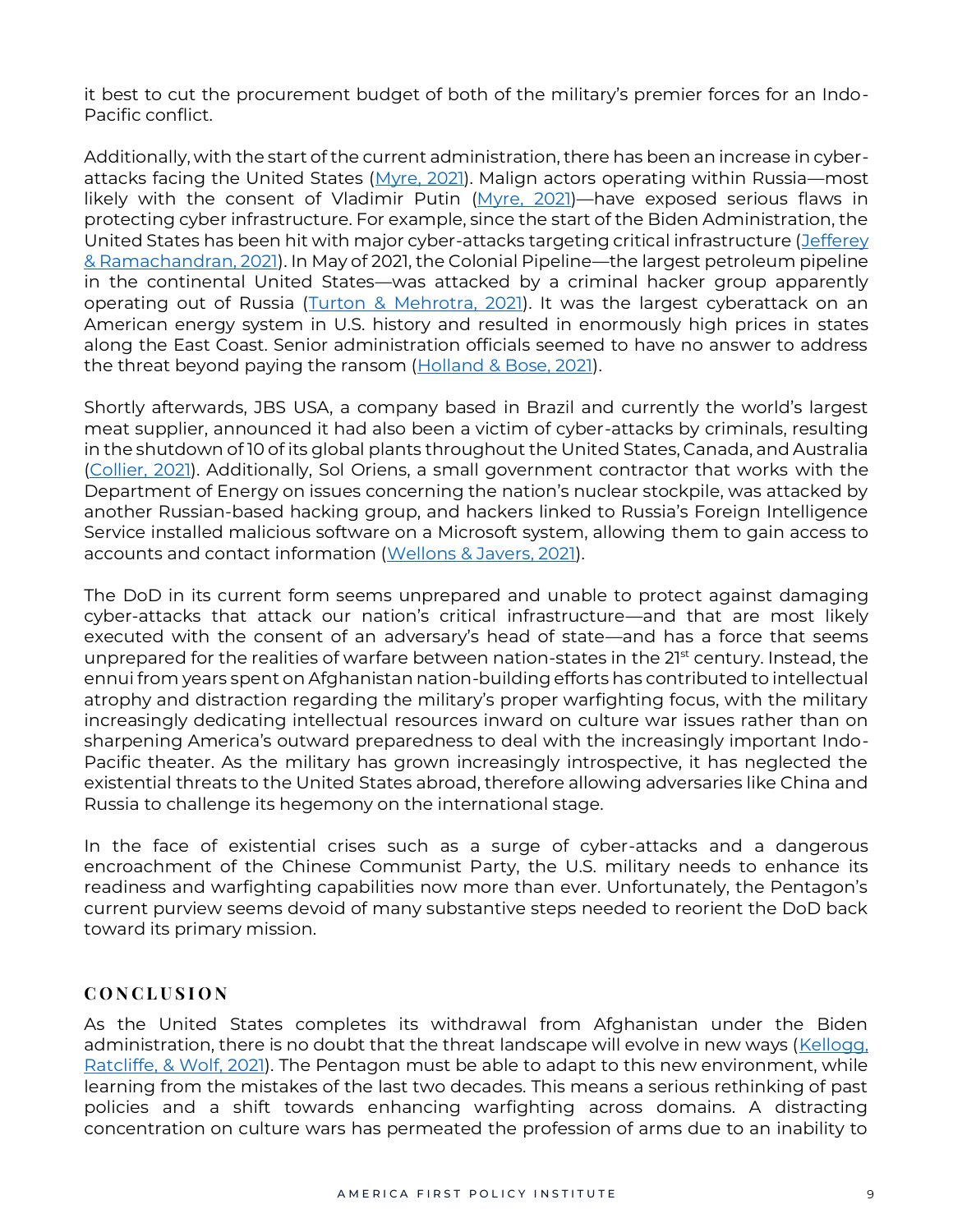intellectually pivot towards the Indo-Pacific and therefore deter America's adversaries. Given the threat landscape of future conflicts, it is imperative for the U.S. military to enhance its readiness by returning its focus back to warfighting, or the armed forces run the risk of becoming unable to achieve their primary mission of deterring America's adversaries and winning America's wars in the future.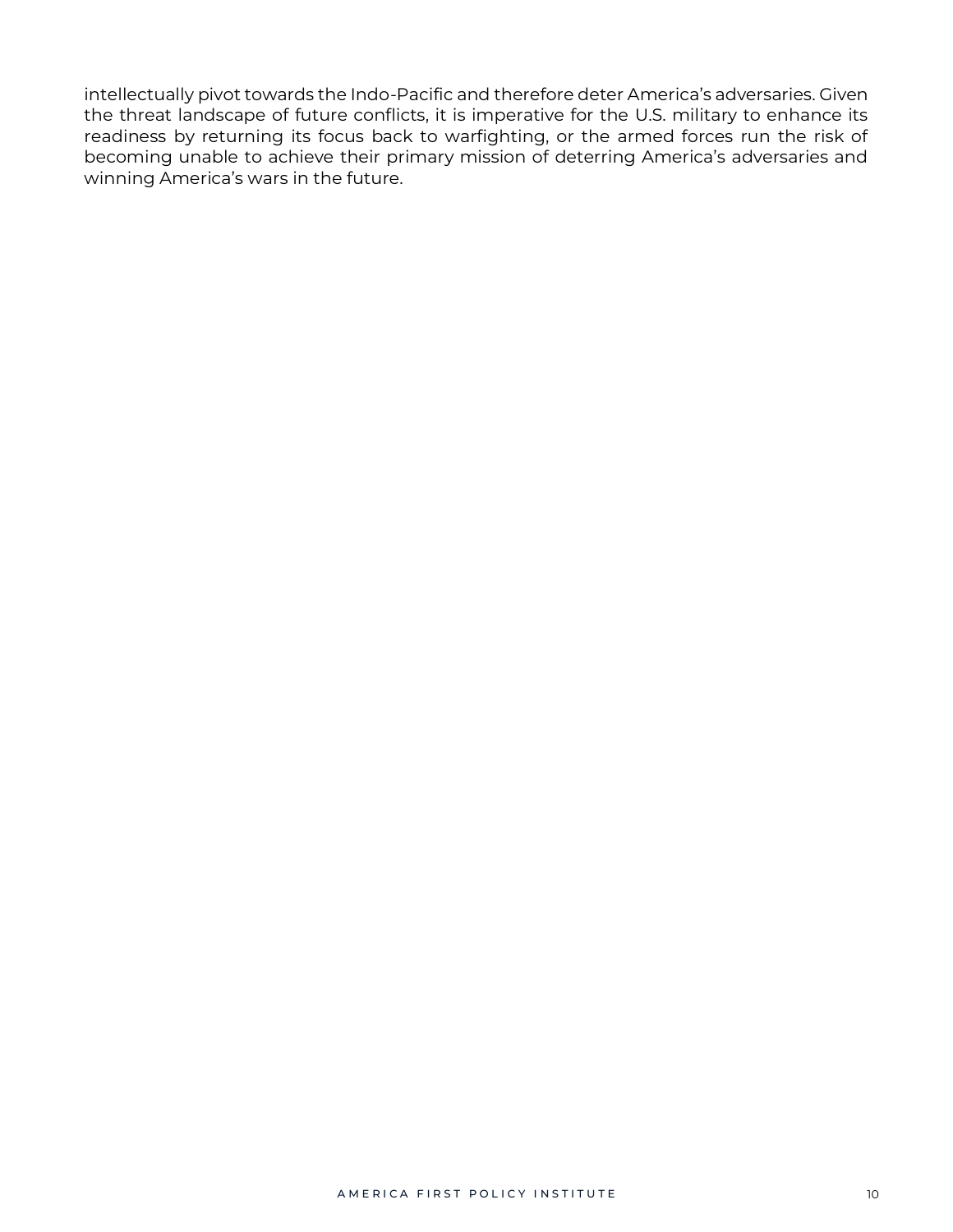## **A U T H O R B I O G R A P H Y**

**Javon Price** is a Policy Analyst for the Center for American Security, the Center for Opportunity Now, and the Center for Second Chances at the America First Policy Institute.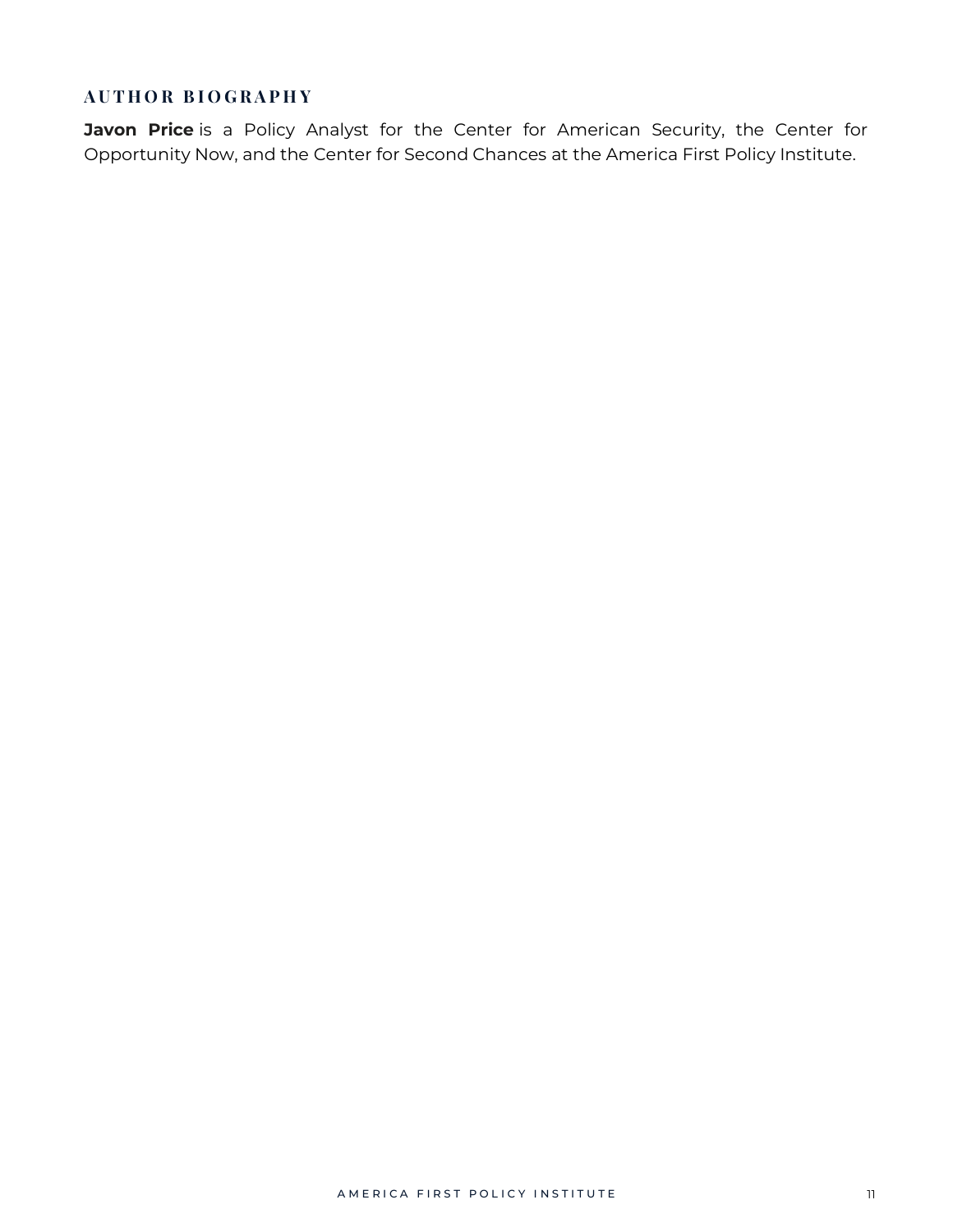#### **W O R K S C I T E D**

- Andrews, C. (2019, July 10). *What public institution do Americans trust more than any other? Hint: It's not the media*. USA Today. [https://www.usatoday.com/story/money/2019/07/08/military-is-public-institution](https://www.usatoday.com/story/money/2019/07/08/military-is-public-institution-americans-trust-most/39663793/)[americans-trust-most/39663793/.](https://www.usatoday.com/story/money/2019/07/08/military-is-public-institution-americans-trust-most/39663793/)
- Axe, D. (2021, February 25). *The U.S. Air force just admitted The F-35 stealth fighter has failed*. Forbes[. https://www.forbes.com/sites/davidaxe/2021/02/23/the-us-air-force-just](https://www.forbes.com/sites/davidaxe/2021/02/23/the-us-air-force-just-admitted-the-f-35-stealth-fighter-has-failed/?sh=1b2a6dae1b16)[admitted-the-f-35-stealth-fighter-has-failed/?sh=1b2a6dae1b16.](https://www.forbes.com/sites/davidaxe/2021/02/23/the-us-air-force-just-admitted-the-f-35-stealth-fighter-has-failed/?sh=1b2a6dae1b16)
- Bandow, D. (2017, March 1). *The nation-building experiment that FAILED: Time For U.S. to LEAVE AFGHANISTAN*. Forbes. [https://www.forbes.com/sites/dougbandow/2017/03/01/the-nation-building](https://www.forbes.com/sites/dougbandow/2017/03/01/the-nation-building-experiment-that-failed-time-for-u-s-to-leave-afghanistan/?sh=18fb79c065b2)[experiment-that-failed-time-for-u-s-to-leave-afghanistan/?sh=18fb79c065b2.](https://www.forbes.com/sites/dougbandow/2017/03/01/the-nation-building-experiment-that-failed-time-for-u-s-to-leave-afghanistan/?sh=18fb79c065b2)
- Bush, G. (2001, September 20). *President Bush Addresses the Nation*. The Washington Post. [https://www.washingtonpost.com/wp](https://www.washingtonpost.com/wp-srv/nation/specials/attacked/transcripts/bushaddress_092001.html)[srv/nation/specials/attacked/transcripts/bushaddress\\_092001.html.](https://www.washingtonpost.com/wp-srv/nation/specials/attacked/transcripts/bushaddress_092001.html)
- Collier, K. (2021, June 10). *Meat supplier JBS paid Ransomware Hackers \$11 million*. CNBC. [https://www.cnbc.com/2021/06/09/jbs-paid-11-million-in-response-to-ransomware](https://www.cnbc.com/2021/06/09/jbs-paid-11-million-in-response-to-ransomware-attack-.html)[attack-.html.](https://www.cnbc.com/2021/06/09/jbs-paid-11-million-in-response-to-ransomware-attack-.html)
- Department of Defense. (2020). *Military and Security Developments Involving the People's Republic of China*. Department of Defense. [https://media.defense.gov/2020/Sep/01/2002488689/-1/-1/1/2020-DOD-CHINA-](https://media.defense.gov/2020/Sep/01/2002488689/-1/-1/1/2020-DOD-CHINA-MILITARY-POWER-REPORT-FINAL.PDF)[MILITARY-POWER-REPORT-FINAL.PDF.](https://media.defense.gov/2020/Sep/01/2002488689/-1/-1/1/2020-DOD-CHINA-MILITARY-POWER-REPORT-FINAL.PDF)
- DeYoung, K., & Ryan, M. (2021, April 14). *Biden will withdraw all U.S. forces from Afghanistan by Sept. 11, 2021*. The Washington Post. [https://www.washingtonpost.com/national](https://www.washingtonpost.com/national-security/biden-us-troop-withdrawal-afghanistan/2021/04/13/918c3cae-9beb-11eb-8a83-3bc1fa69c2e8_story.html)[security/biden-us-troop-withdrawal-afghanistan/2021/04/13/918c3cae-9beb-11eb-8a83-](https://www.washingtonpost.com/national-security/biden-us-troop-withdrawal-afghanistan/2021/04/13/918c3cae-9beb-11eb-8a83-3bc1fa69c2e8_story.html) [3bc1fa69c2e8\\_story.html.](https://www.washingtonpost.com/national-security/biden-us-troop-withdrawal-afghanistan/2021/04/13/918c3cae-9beb-11eb-8a83-3bc1fa69c2e8_story.html)
- Eaglen, M. K. (2019, October 27). *Just say No: The Pentagon needs to drop the distractions and Move great Power competition beyond lip service*. War on the Rocks. [https://warontherocks.com/2019/10/just-say-no-the-pentagon-needs-to-drop-the](https://warontherocks.com/2019/10/just-say-no-the-pentagon-needs-to-drop-the-distractions-and-move-great-power-competition-beyond-lip-service/)[distractions-and-move-great-power-competition-beyond-lip-service/.](https://warontherocks.com/2019/10/just-say-no-the-pentagon-needs-to-drop-the-distractions-and-move-great-power-competition-beyond-lip-service/)
- Eckstein, M. (2021, June 9). *Memo reveals US navy must pick between FUTURE destroyer, fighter or sub For FY23 plan*. Defense News. [https://www.defensenews.com/naval/2021/06/08/memo-navy-will-have-to-pick](https://www.defensenews.com/naval/2021/06/08/memo-navy-will-have-to-pick-between-its-future-destroyer-fighter-and-sub-in-fiscal-2023-planning/)[between-its-future-destroyer-fighter-and-sub-in-fiscal-2023-planning/.](https://www.defensenews.com/naval/2021/06/08/memo-navy-will-have-to-pick-between-its-future-destroyer-fighter-and-sub-in-fiscal-2023-planning/)
- Eleanor, E. (2021, July 21). *Milley refuses to Address reports he was concerned about a TRUMP COUP*. CBS News. [https://www.cbsnews.com/news/general-mark-milley](https://www.cbsnews.com/news/general-mark-milley-trump-coup-report-refusal/)[trump-coup-report-refusal/.](https://www.cbsnews.com/news/general-mark-milley-trump-coup-report-refusal/)
- Glenn, M. (2021, March 1). *U.S. wasted billions on Afghan construction projects: IG*. The Washington Times. [https://www.washingtontimes.com/news/2021/mar/1/us-wasted](https://www.washingtontimes.com/news/2021/mar/1/us-wasted-billions-afghan-construction-projects-ig/)[billions-afghan-construction-projects-ig/.](https://www.washingtontimes.com/news/2021/mar/1/us-wasted-billions-afghan-construction-projects-ig/)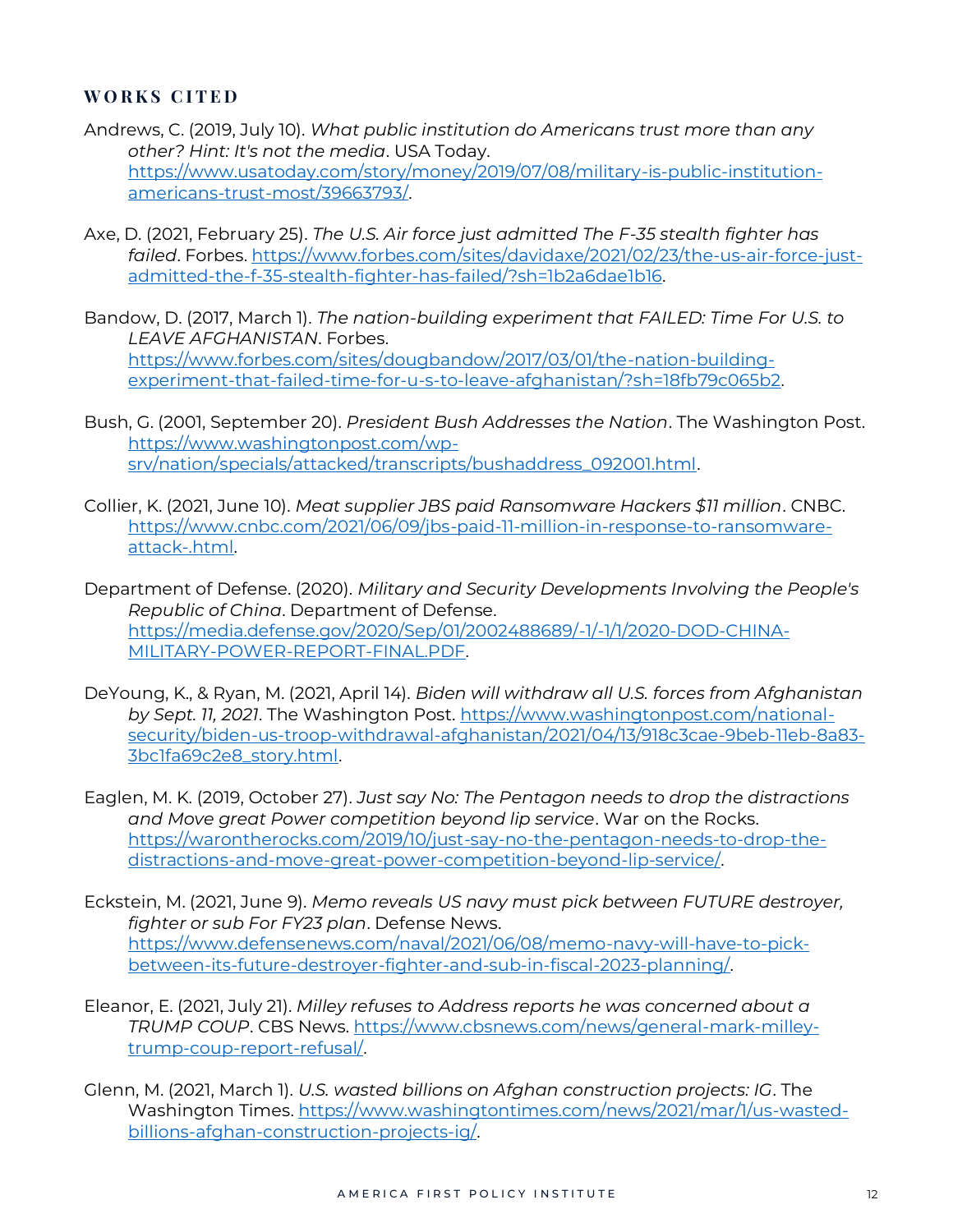- Gould, J. (2021, June 3). *Eyeing China, Biden defense budget boosts research and cuts procurement*. Defense News. [https://www.defensenews.com/congress/2021/05/28/eyeing-china-biden-defense](https://www.defensenews.com/congress/2021/05/28/eyeing-china-biden-defense-budget-boosts-research-and-cuts-procurement/)[budget-boosts-research-and-cuts-procurement/.](https://www.defensenews.com/congress/2021/05/28/eyeing-china-biden-defense-budget-boosts-research-and-cuts-procurement/)
- Hartung, W. (2021, June 22). *Exaggerating challenge from China THREATENS U.S. Security*. Forbes. [https://www.forbes.com/sites/williamhartung/2021/06/22/exaggerating](https://www.forbes.com/sites/williamhartung/2021/06/22/exaggerating-challenge-from-china-threatens-us-security/?sh=2060236c5d19)[challenge-from-china-threatens-us-security/?sh=2060236c5d19.](https://www.forbes.com/sites/williamhartung/2021/06/22/exaggerating-challenge-from-china-threatens-us-security/?sh=2060236c5d19)
- Hawley, J. (2019, November 24). *End 'forever wars' and face China's threat*. The Wall Street Journal. Retrieved September 23, 2021, from [https://www.wsj.com/articles/end-forever](https://www.wsj.com/articles/end-forever-wars-and-face-chinas-threat-11574634656)[wars-and-face-chinas-threat-11574634656.](https://www.wsj.com/articles/end-forever-wars-and-face-chinas-threat-11574634656)
- Holland, S., & Bose, N. (2021, May 10). *U.S. didn't OFFER Ransom advice to COLONIAL pipeline, but may in future - officials*. Reuters. [https://www.reuters.com/business/energy/us-probing-colonial-hackers-determine-if](https://www.reuters.com/business/energy/us-probing-colonial-hackers-determine-if-they-have-ties-russia-2021-05-10/)[they-have-ties-russia-2021-05-10/.](https://www.reuters.com/business/energy/us-probing-colonial-hackers-determine-if-they-have-ties-russia-2021-05-10/)
- Hookway, J., & Shah, S. (2021, August 16). *What's happening in Afghanistan?* The Wall Street Journal. [https://www.wsj.com/articles/whats-happening-in-afghanistan-11629138516.](https://www.wsj.com/articles/whats-happening-in-afghanistan-11629138516)

Horton, A. (2021, June 23). *Top U.S. military LEADER: 'I want to understand white rage. And I'm White.'*. The Washington Post. [https://www.washingtonpost.com/powerpost/republicans-joint-chiefs-chairman](https://www.washingtonpost.com/powerpost/republicans-joint-chiefs-chairman-critical-race-theory-congress/2021/06/23/84654c34-d451-11eb-9f29-e9e6c9e843c6_story.html)[critical-race-theory-congress/2021/06/23/84654c34-d451-11eb-9f29](https://www.washingtonpost.com/powerpost/republicans-joint-chiefs-chairman-critical-race-theory-congress/2021/06/23/84654c34-d451-11eb-9f29-e9e6c9e843c6_story.html) [e9e6c9e843c6\\_story.html.](https://www.washingtonpost.com/powerpost/republicans-joint-chiefs-chairman-critical-race-theory-congress/2021/06/23/84654c34-d451-11eb-9f29-e9e6c9e843c6_story.html) 

- Insinna, V. (2021, May 28). *US Air Force to Mothball Dozens ofA-10s, F-15s and F-16s in FY22 Budget*. Defense News. [https://www.defensenews.com/congress/budget/2021/05/28/us-air-force-to-mothball](https://www.defensenews.com/congress/budget/2021/05/28/us-air-force-to-mothball-dozens-of-a-10s-f-15s-and-f-16s-in-fy22-budget/)[dozens-of-a-10s-f-15s-and-f-16s-in-fy22-budget/.](https://www.defensenews.com/congress/budget/2021/05/28/us-air-force-to-mothball-dozens-of-a-10s-f-15s-and-f-16s-in-fy22-budget/)
- Jackson, H. (2021, August 19). *Opinion | Should Military Officers be Chosen by Race?* The Wall Street Journal. [https://www.wsj.com/articles/military-officers-affirmative-action](https://www.wsj.com/articles/military-officers-affirmative-action-identity-politics-diversity-and-inclusion-national-security-11629402318?mod=opinion_lead_pos10)[identity-politics-diversity-and-inclusion-national-security-](https://www.wsj.com/articles/military-officers-affirmative-action-identity-politics-diversity-and-inclusion-national-security-11629402318?mod=opinion_lead_pos10)[11629402318?mod=opinion\\_lead\\_pos10.](https://www.wsj.com/articles/military-officers-affirmative-action-identity-politics-diversity-and-inclusion-national-security-11629402318?mod=opinion_lead_pos10)
- Jeffery, L., & Ramachandran, V. (2021, July 8). *Why ransomware attacks are on the rise - and what can be done to stop them*. PBS. [https://www.pbs.org/newshour/nation/why](https://www.pbs.org/newshour/nation/why-ransomware-attacks-are-on-the-rise-and-what-can-be-done-to-stop-them)[ransomware-attacks-are-on-the-rise-and-what-can-be-done-to-stop-them.](https://www.pbs.org/newshour/nation/why-ransomware-attacks-are-on-the-rise-and-what-can-be-done-to-stop-them)
- Joint Chiefs of Staff (2018, October 22). *Joint Operations*. Department of Defense. [https://www.jcs.mil/Portals/36/Documents/Doctrine/pubs/jp3\\_0ch1.pdf](https://www.jcs.mil/Portals/36/Documents/Doctrine/pubs/jp3_0ch1.pdf)
- Kellogg, K. (2021, August 18). *The Lesson of Afghanistan: Our military must remain focused on its mission: Opinion*. Newsweek. [https://www.newsweek.com/lesson-afghanistan](https://www.newsweek.com/lesson-afghanistan-our-military-must-remain-focused-its-mission-opinion-1619858)[our-military-must-remain-focused-its-mission-opinion-1619858.](https://www.newsweek.com/lesson-afghanistan-our-military-must-remain-focused-its-mission-opinion-1619858)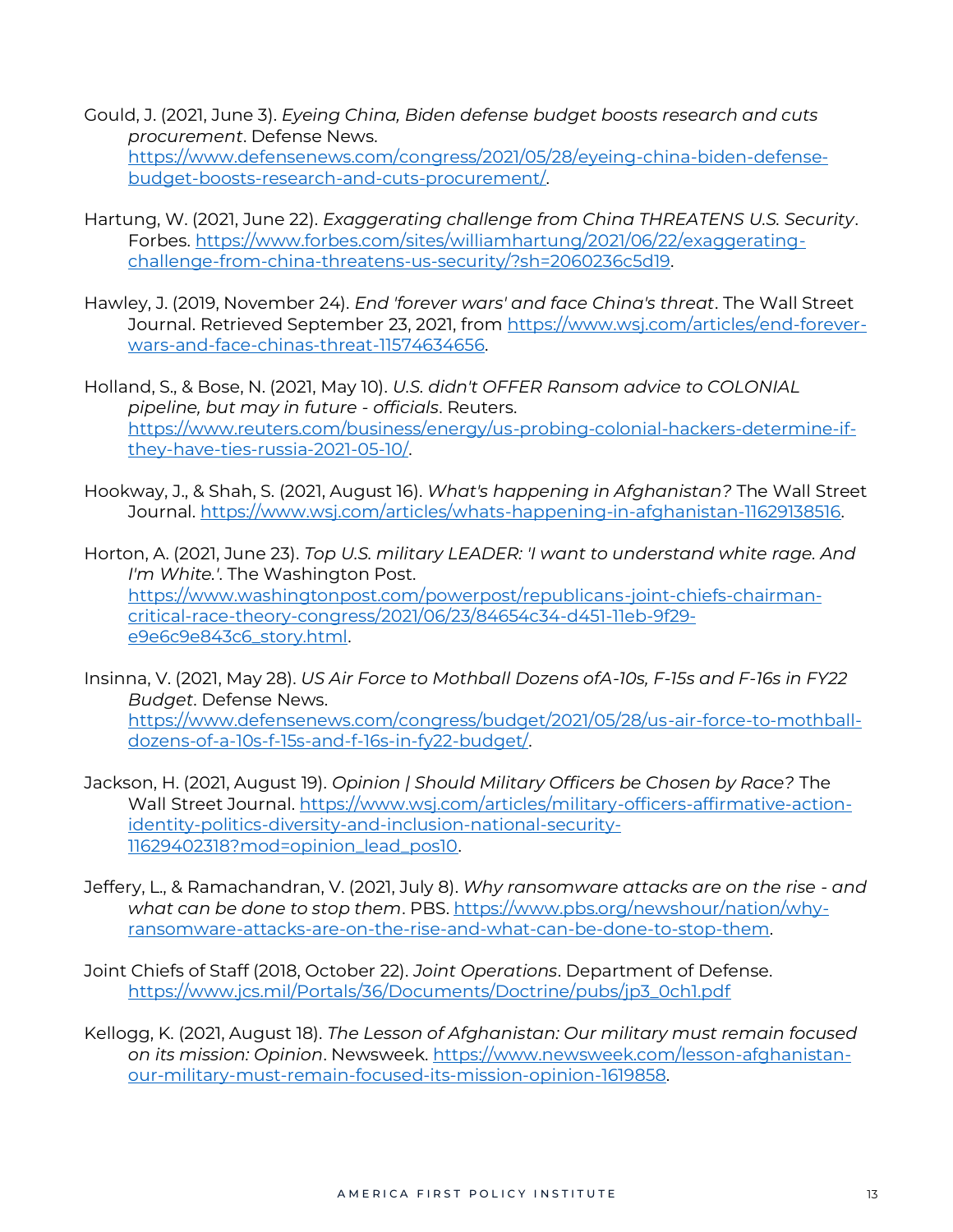- Kellogg, K., Ratcliffe, J., & Wolf, C. (2021, September 11). *Kellogg, Ratcliffe, Wolf: US faces new threats 20 years after 9/11 thanks to disastrous Afghanistan exit*. Fox News. Retrieved September 16, 2021, from [https://www.foxnews.com/opinion/us-threats-20-years-9-11](https://www.foxnews.com/opinion/us-threats-20-years-9-11-afghanistan-withdrawal-kellogg-ratcliffe-wolf) [afghanistan-withdrawal-kellogg-ratcliffe-wolf.](https://www.foxnews.com/opinion/us-threats-20-years-9-11-afghanistan-withdrawal-kellogg-ratcliffe-wolf)
- Lamothe, D. (2021, February 6). *Pentagon focuses on challenges at home in early weeks of Biden administration*. The Washington Post. [https://www.washingtonpost.com/national-security/military-coronavirus-response](https://www.washingtonpost.com/national-security/military-coronavirus-response-extremism/2021/02/05/88aa7708-67d0-11eb-bf81-c618c88ed605_story.html)[extremism/2021/02/05/88aa7708-67d0-11eb-bf81-c618c88ed605\\_story.html.](https://www.washingtonpost.com/national-security/military-coronavirus-response-extremism/2021/02/05/88aa7708-67d0-11eb-bf81-c618c88ed605_story.html)
- Larter, D. (2020, September 20). *Is the US Navy winning the war on maintenance delays?* Defense News. Retrieved September 16, 2021, from [https://www.defensenews.com/naval/2020/09/19/is-the-us-navy-winning-the-war-on](https://www.defensenews.com/naval/2020/09/19/is-the-us-navy-winning-the-war-on-maintenance/)[maintenance/.](https://www.defensenews.com/naval/2020/09/19/is-the-us-navy-winning-the-war-on-maintenance/)
- Losey, S. (2021, June 2). *As 'woke' criticism Grows , Pentagon says 'No Apologies' for diversity programs*. Military.com. [https://www.military.com/daily-news/2021/06/02/woke](https://www.military.com/daily-news/2021/06/02/woke-criticism-grows-pentagon-says-no-apologies-diversity-programs.html)[criticism-grows-pentagon-says-no-apologies-diversity-programs.html.](https://www.military.com/daily-news/2021/06/02/woke-criticism-grows-pentagon-says-no-apologies-diversity-programs.html)
- Madani, D. (2021, March 12). *Tucker Carlson slammed by military leaders for Mocking Pregnant service members*. NBCNews.com. [https://www.nbcnews.com/politics/politics-news/tucker-carlson-slammed-military](https://www.nbcnews.com/politics/politics-news/tucker-carlson-slammed-military-leaders-mocking-pregnant-service-members-n1260726)[leaders-mocking-pregnant-service-members-n1260726.](https://www.nbcnews.com/politics/politics-news/tucker-carlson-slammed-military-leaders-mocking-pregnant-service-members-n1260726)
- McGarry, B. W., & Morgenstern, E. M. (2019, September 6). *Overseas Contingency Operations Funding: Background and Status*. Congressional Research Service. [https://fas.org/sgp/crs/natsec/R44519.pdf.](https://fas.org/sgp/crs/natsec/R44519.pdf)
- McGurn, W. (2021, August 16). *Opinion | Afghanistan Reveals all the President's Weaknesses*. The Wall Street Journal. [https://www.wsj.com/articles/biden-carter](https://www.wsj.com/articles/biden-carter-weakness-saigon-afghanistan-withdrawal-iran-hostage-crisis-china-russia-11629141802)[weakness-saigon-afghanistan-withdrawal-iran-hostage-crisis-china-russia-](https://www.wsj.com/articles/biden-carter-weakness-saigon-afghanistan-withdrawal-iran-hostage-crisis-china-russia-11629141802)[11629141802.](https://www.wsj.com/articles/biden-carter-weakness-saigon-afghanistan-withdrawal-iran-hostage-crisis-china-russia-11629141802)
- Mehta, A., Insinna, V., & Larter, D. B. (2020, April 26). *Five F-35 issues have been downgraded, but they remain unsolved*. Defense News. [https://www.defensenews.com/smr/hidden](https://www.defensenews.com/smr/hidden-troubles-f35/2020/04/24/five-f-35-issues-have-been-downgraded-but-they-remain-unsolved/)[troubles-f35/2020/04/24/five-f-35-issues-have-been-downgraded-but-they-remain](https://www.defensenews.com/smr/hidden-troubles-f35/2020/04/24/five-f-35-issues-have-been-downgraded-but-they-remain-unsolved/)[unsolved/.](https://www.defensenews.com/smr/hidden-troubles-f35/2020/04/24/five-f-35-issues-have-been-downgraded-but-they-remain-unsolved/)
- Myers, M. (2021, June 9). *Professional military education is getting a china-focused upgrade*. Military Times[. https://www.militarytimes.com/news/your](https://www.militarytimes.com/news/your-military/2021/06/09/professional-military-education-is-getting-a-china-focused-upgrade/)[military/2021/06/09/professional-military-education-is-getting-a-china-focused](https://www.militarytimes.com/news/your-military/2021/06/09/professional-military-education-is-getting-a-china-focused-upgrade/)[upgrade/.](https://www.militarytimes.com/news/your-military/2021/06/09/professional-military-education-is-getting-a-china-focused-upgrade/)
- Myre, G. (2021, June 4). *As cyberattacks SURGE, Biden is seeking to mount a better defense*. NPR. Retrieved September 14, 2021, from [https://www.npr.org/2021/06/04/1003262750/as-cyber-attacks-surge-biden-seeks-to](https://www.npr.org/2021/06/04/1003262750/as-cyber-attacks-surge-biden-seeks-to-mount-a-better-defense)[mount-a-better-defense.](https://www.npr.org/2021/06/04/1003262750/as-cyber-attacks-surge-biden-seeks-to-mount-a-better-defense)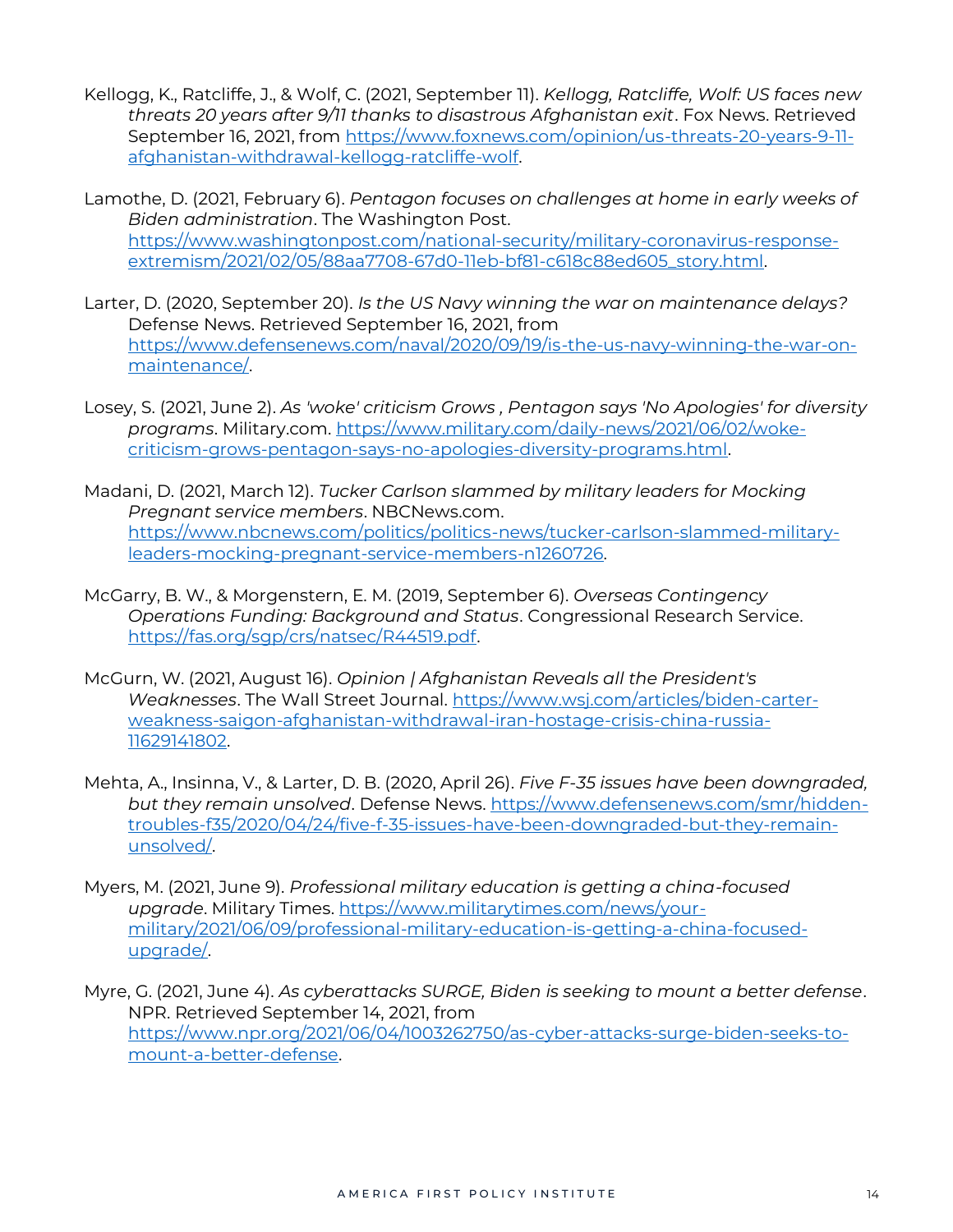- Osborn, K. (2020, September 6). *Pentagon: Chinese Air Force Fast-becoming massive threat*. Fox News. Retrieved September 15, 2021, from [https://www.foxnews.com/tech/pentagon-chinese-air-force-fast-becoming-massive](https://www.foxnews.com/tech/pentagon-chinese-air-force-fast-becoming-massive-threat)[threat.](https://www.foxnews.com/tech/pentagon-chinese-air-force-fast-becoming-massive-threat)
- Pawlyk, O. (2021, May 17). *Space force co who got holiday call from trump fired over comments decrying marxism in the military*. Military.com. [https://www.military.com/daily-news/2021/05/15/space-force-co-who-got-holiday-call](https://www.military.com/daily-news/2021/05/15/space-force-co-who-got-holiday-call-trump-fired-over-comments-decrying-marxism-military.html)[trump-fired-over-comments-decrying-marxism-military.html.](https://www.military.com/daily-news/2021/05/15/space-force-co-who-got-holiday-call-trump-fired-over-comments-decrying-marxism-military.html)
- Pickrell, R. (2019, June 12). *F-35 stealth fighter is still struggling with a string of big problems even as the pentagon talks about ramping up production*. Business Insider. [https://www.businessinsider.com/f-35-still-struggling-with-more-than-dozen-big](https://www.businessinsider.com/f-35-still-struggling-with-more-than-dozen-big-problems-2019-6)[problems-2019-6.](https://www.businessinsider.com/f-35-still-struggling-with-more-than-dozen-big-problems-2019-6)
- Pillalamarri, A. (2017, June 30). *Why is Afghanistan the 'GRAVEYARD OF EMPIRES'?* The Diplomat. [https://thediplomat.com/2017/06/why-is-afghanistan-the-graveyard-of](https://thediplomat.com/2017/06/why-is-afghanistan-the-graveyard-of-empires/)[empires/.](https://thediplomat.com/2017/06/why-is-afghanistan-the-graveyard-of-empires/)
- Pompilio, N. P., & Fisher, M. (2021, August 21). *'It's not Our Fight' vs. 'WE owe them': Americans debate what's right in Afghanistan*. The Washington Post. [https://www.washingtonpost.com/politics/us-attitudes-afghanistan](https://www.washingtonpost.com/politics/us-attitudes-afghanistan-withdrawal/2021/08/21/62e6aa74-0103-11ec-ba7e-2cf966e88e93_story.html)[withdrawal/2021/08/21/62e6aa74-0103-11ec-ba7e-2cf966e88e93\\_story.html.](https://www.washingtonpost.com/politics/us-attitudes-afghanistan-withdrawal/2021/08/21/62e6aa74-0103-11ec-ba7e-2cf966e88e93_story.html)
- Ratcliffe, J., & O'Brien, R. C. (2021, August 18). *After the Debacle: Six concrete steps to Restore U.S. credibility*. Foreign Policy. [https://foreignpolicy.com/2021/08/18/afghanistan](https://foreignpolicy.com/2021/08/18/afghanistan-withdrawal-biden-indo-pacific-military-china-us-allies-credibility/)[withdrawal-biden-indo-pacific-military-china-us-allies-credibility/.](https://foreignpolicy.com/2021/08/18/afghanistan-withdrawal-biden-indo-pacific-military-china-us-allies-credibility/)
- Runde, D. F., & Savoy, C. M. (2021, August 18). *Nation Building By Any Other Names*. Center for Strategic and International Studies. [https://www.csis.org/analysis/nation-building](https://www.csis.org/analysis/nation-building-any-other-name)[any-other-name.](https://www.csis.org/analysis/nation-building-any-other-name)
- Schmidle, R. E., & Montgomery, M. (2021, July 12). *A Report on the Fighting Culture of the United States Navy Surface Fleet*. Senator Tom Cotton. [https://www.cotton.senate.gov/news/press-releases/cotton-statement-on-delivery-of](https://www.cotton.senate.gov/news/press-releases/cotton-statement-on-delivery-of-a-report-on-the-fighting-culture-of-the-navys-surface-fleet)[a-report-on-the-fighting-culture-of-the-navys-surface-fleet.](https://www.cotton.senate.gov/news/press-releases/cotton-statement-on-delivery-of-a-report-on-the-fighting-culture-of-the-navys-surface-fleet)
- Simon, S. (2021, August 21). *She fled Saigon as a CHILD. now she's seeing parallels in afghanistan*. NPR. [https://www.npr.org/2021/08/21/1029958787/kabul-saigon-paralells.](https://www.npr.org/2021/08/21/1029958787/kabul-saigon-paralells)
- Special Inspector General for Afghanistan Reconstruction (SIGAR). (2018, May). *STABILIZATION: LESSONS FROM THE U.S. EXPERIENCE IN AFGHANISTAN*. Office of the Special Inspector General for Afghanistan Reconstruction. [https://www.sigar.mil/pdf/lessonslearned/SIGAR-18-48-LL.pdf.](https://www.sigar.mil/pdf/lessonslearned/SIGAR-18-48-LL.pdf)
- Tomlinson, L. Y., & Griffin, J. (2021, June 2). *Biden defense budget stagnates on warships as focus shifts to China*. Fox News. [https://www.foxnews.com/us/biden-defense-budget](https://www.foxnews.com/us/biden-defense-budget-warships-china)[warships-china.](https://www.foxnews.com/us/biden-defense-budget-warships-china)